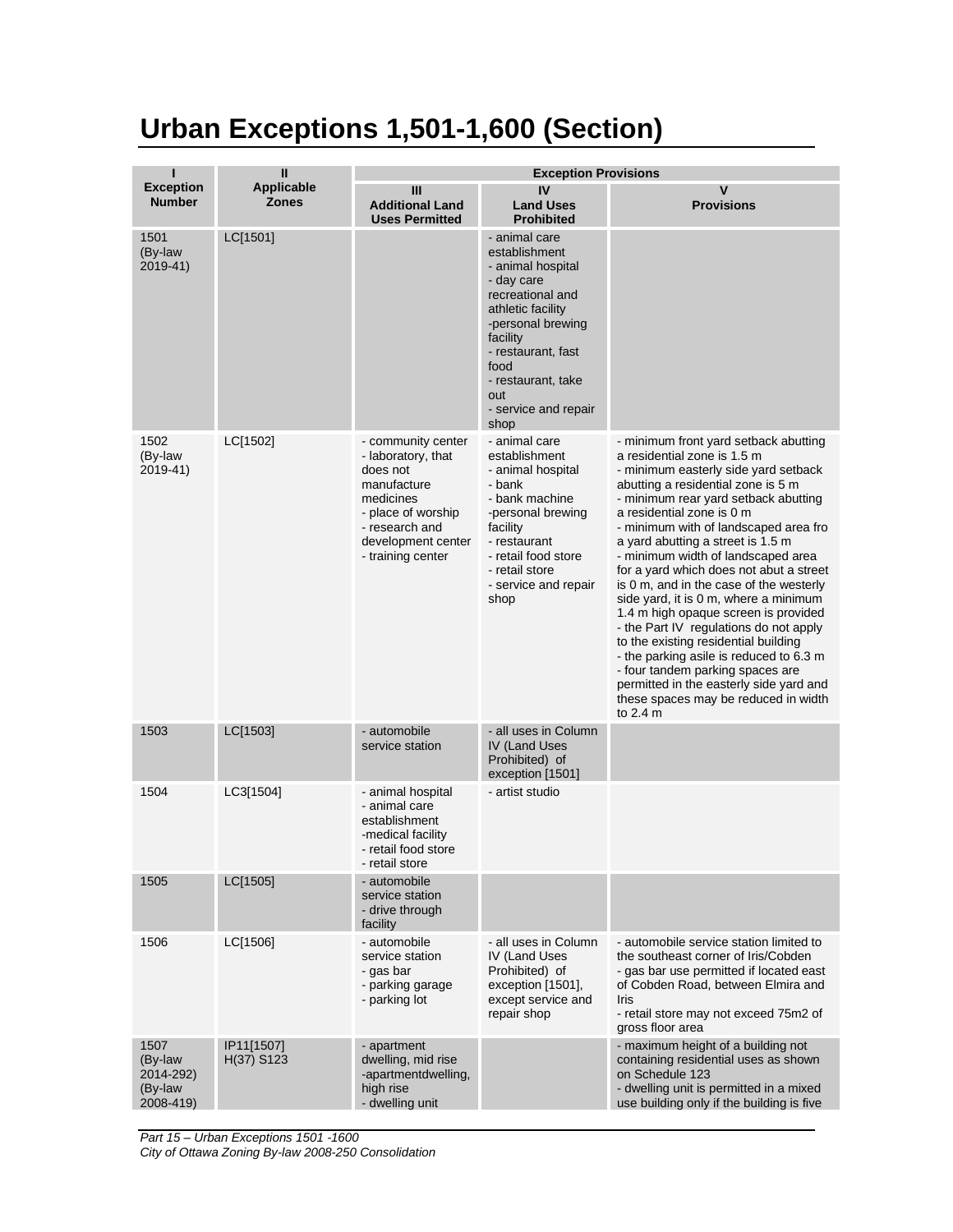|                                   | $\mathbf{I}$                      | <b>Exception Provisions</b>                                                       |                                                                                                                                                                   |                                                                                                                                                                                                                                                                                                                                                                                                                                                                                                                                                                                                                                                                                                                                                                                                                                                                                                                         |  |
|-----------------------------------|-----------------------------------|-----------------------------------------------------------------------------------|-------------------------------------------------------------------------------------------------------------------------------------------------------------------|-------------------------------------------------------------------------------------------------------------------------------------------------------------------------------------------------------------------------------------------------------------------------------------------------------------------------------------------------------------------------------------------------------------------------------------------------------------------------------------------------------------------------------------------------------------------------------------------------------------------------------------------------------------------------------------------------------------------------------------------------------------------------------------------------------------------------------------------------------------------------------------------------------------------------|--|
| <b>Exception</b><br><b>Number</b> | <b>Applicable</b><br><b>Zones</b> | Ш<br><b>Additional Land</b><br><b>Uses Permitted</b>                              | IV<br><b>Land Uses</b><br><b>Prohibited</b>                                                                                                                       | $\mathbf v$<br><b>Provisions</b>                                                                                                                                                                                                                                                                                                                                                                                                                                                                                                                                                                                                                                                                                                                                                                                                                                                                                        |  |
|                                   |                                   |                                                                                   |                                                                                                                                                                   | storeys or greater in height<br>- floor space index attributable to the<br>non-residential use portion of a mixed-<br>use building shall not exceed 2.0<br>- provisions limiting floor space index<br>do not apply to an apartment dwelling,<br>mid rise and apartment dwelling, high<br>rise<br>- only residential units are permitted<br>above the fifth floor of a mixed-use<br>building<br>- at least 40% of Areas A, B and C on<br>Schedule 123 must be landscaped<br>area<br>the provisions of clauses 206(11)(h)<br>and (i) do not apply for a dwelling unit<br>and for an apartment dwelling, mid<br>rise, apartment dwelling, high rise<br>- the minimum required parking aisle<br>for a residential building is 6.0 metres<br>- the minimum front yard setback for a<br>residential building is 4.5 metres<br>- the minimum width of a landscape<br>area abutting the westerly property<br>line is 2.8 metres |  |
| 1508                              | IL[1508]                          |                                                                                   | - day care<br>- broadcasting<br>studio<br>- production studio                                                                                                     |                                                                                                                                                                                                                                                                                                                                                                                                                                                                                                                                                                                                                                                                                                                                                                                                                                                                                                                         |  |
| 1509<br>(By-law<br>2018-206)      | R4T[1509]                         | - drive through<br>facility<br>- dwelling units<br>- restaurant<br>- retail store |                                                                                                                                                                   |                                                                                                                                                                                                                                                                                                                                                                                                                                                                                                                                                                                                                                                                                                                                                                                                                                                                                                                         |  |
| 1510                              | LC[1510]                          | - automobile<br>service station                                                   | - car wash<br>- recreational and<br>athletic facility<br>- restaurant, fast<br>food                                                                               | - 6 m landscaped open space required<br>abutting the rear yard and interior side<br>lot line                                                                                                                                                                                                                                                                                                                                                                                                                                                                                                                                                                                                                                                                                                                                                                                                                            |  |
| 1511                              | LC[1511]                          |                                                                                   | - recreational and<br>athletic facility<br>- restaurant, fast<br>food                                                                                             | - maximum gross leasable floor area is<br>2,312 $m2$<br>- maximum required setback between<br>a parking lot and a street property line<br>is 3 m<br>- maximum front yard and corner side<br>yard setback is 1 m<br>OMB Decision 2652 issued Sept. 21,<br>2006                                                                                                                                                                                                                                                                                                                                                                                                                                                                                                                                                                                                                                                           |  |
| 1512<br>(By-law<br>2019-41)       | LC[1512] H(18.5)                  |                                                                                   | - artist studio<br>- drive through<br>facility<br>-personal brewing<br>facility<br>- recreational and<br>athletic facility<br>- restaurant<br>- retail food store |                                                                                                                                                                                                                                                                                                                                                                                                                                                                                                                                                                                                                                                                                                                                                                                                                                                                                                                         |  |
| 1513                              | IG[1513]H(22)                     | - retail store limited<br>to an equestrian<br>supply<br>establishment             |                                                                                                                                                                   |                                                                                                                                                                                                                                                                                                                                                                                                                                                                                                                                                                                                                                                                                                                                                                                                                                                                                                                         |  |
| 1514                              | LC[1514]                          | - amusement                                                                       | - recrational and                                                                                                                                                 |                                                                                                                                                                                                                                                                                                                                                                                                                                                                                                                                                                                                                                                                                                                                                                                                                                                                                                                         |  |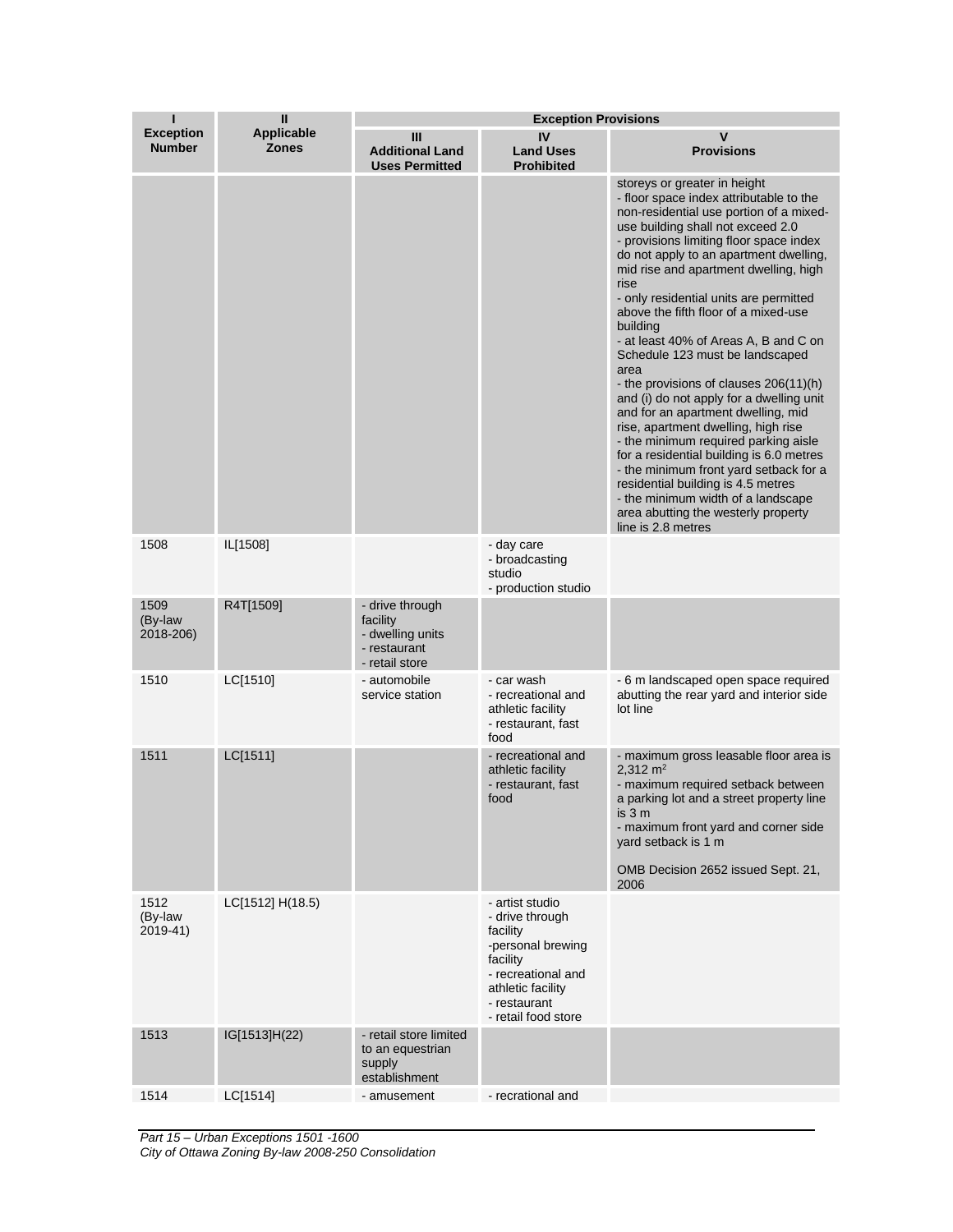| п                                                                                                                                                                                    | $\mathbf{I}$               | <b>Exception Provisions</b>                                                                              |                                                            |                                                                                                                                                                                                                                                                                                                                                                                                                                                                                                                                                                                                                                                                                                                                                                                                                                           |
|--------------------------------------------------------------------------------------------------------------------------------------------------------------------------------------|----------------------------|----------------------------------------------------------------------------------------------------------|------------------------------------------------------------|-------------------------------------------------------------------------------------------------------------------------------------------------------------------------------------------------------------------------------------------------------------------------------------------------------------------------------------------------------------------------------------------------------------------------------------------------------------------------------------------------------------------------------------------------------------------------------------------------------------------------------------------------------------------------------------------------------------------------------------------------------------------------------------------------------------------------------------------|
| <b>Exception</b><br><b>Number</b>                                                                                                                                                    | Applicable<br><b>Zones</b> | Ш<br><b>Additional Land</b><br><b>Uses Permitted</b>                                                     | IV<br><b>Land Uses</b><br><b>Prohibited</b>                | V<br><b>Provisions</b>                                                                                                                                                                                                                                                                                                                                                                                                                                                                                                                                                                                                                                                                                                                                                                                                                    |
|                                                                                                                                                                                      |                            | center<br>- automobile<br>service station if<br>associated with<br>retail store<br>- cinema<br>- theatre | althletic facility<br>- restaurant, fast<br>food           |                                                                                                                                                                                                                                                                                                                                                                                                                                                                                                                                                                                                                                                                                                                                                                                                                                           |
| 1515<br>(By-law<br>2011-151)<br>(By-law<br>2010-231)                                                                                                                                 | LC7[1515]                  | - instructional<br>facility                                                                              |                                                            |                                                                                                                                                                                                                                                                                                                                                                                                                                                                                                                                                                                                                                                                                                                                                                                                                                           |
| 1516                                                                                                                                                                                 | LC7[1516]                  |                                                                                                          | all uses except<br>- bank<br>-medical facility<br>- office | - minimum lot frontage: 6 m<br>- minimum front and corner side yard<br>setback: 6 m<br>- minimum interior side and rear yard:<br>3 <sub>m</sub>                                                                                                                                                                                                                                                                                                                                                                                                                                                                                                                                                                                                                                                                                           |
| 1517<br>(By-law<br>2011-151)<br>(By-law<br>2010-231)                                                                                                                                 | LC7[1517] H(30)            | - park<br>- place of assembly<br>- place of worship                                                      |                                                            |                                                                                                                                                                                                                                                                                                                                                                                                                                                                                                                                                                                                                                                                                                                                                                                                                                           |
| 1518                                                                                                                                                                                 | LC7[1518]                  | - animal care<br>establishment<br>- animal hospital                                                      |                                                            |                                                                                                                                                                                                                                                                                                                                                                                                                                                                                                                                                                                                                                                                                                                                                                                                                                           |
| 1519<br>(By-law<br>2012-265)<br>(By-law<br>2011-151)<br>(By-law<br>2010-354)<br>(By-law<br>2010-231)<br>(By-law<br>2009-302)<br>(OMB<br>Order<br>PL080959<br>issued May<br>15, 2009) | LC7[1519]                  | - automobile<br>service station<br>- car wash<br>- gas bar<br>-fast-food<br>restaurant                   |                                                            | - minimum setback for a car wash<br>from a residential zone: 30 m<br>- minimum required width of soft<br>landscaped area abutting a residential<br>zone: 15 m<br>- minimum width of landscaped area<br>abutting a street: 5 m<br>- minimum width of landscaped buffer<br>between a parking lot and lot line not<br>abutting a street: 5 m                                                                                                                                                                                                                                                                                                                                                                                                                                                                                                 |
| 1520                                                                                                                                                                                 | MC14[1520] S152            |                                                                                                          |                                                            | - for the purpose of this exception,<br>"integral development" means two or<br>more buildings that are developed<br>under a single site plan agreement,<br>and that are physically and<br>functionally linked to enable<br>unrestricted internal pedestrian<br>movement within an environmentally<br>controlled common ground floor<br>space;<br>(a) dwelling units are permitted<br>anywhere in the MC14[1520] zone<br>provided they are:<br>(i) co-located above a ground floor<br>that is devoted primarily to permitted<br>commercial uses, or<br>(ii)immediately adjacent to permitted<br>commercial uses where both the<br>dwelling units and commercial uses<br>form the whole, or part, of an integral<br>development and where the floor area<br>devoted to commercial use is equal to<br>or greater than the total ground floor |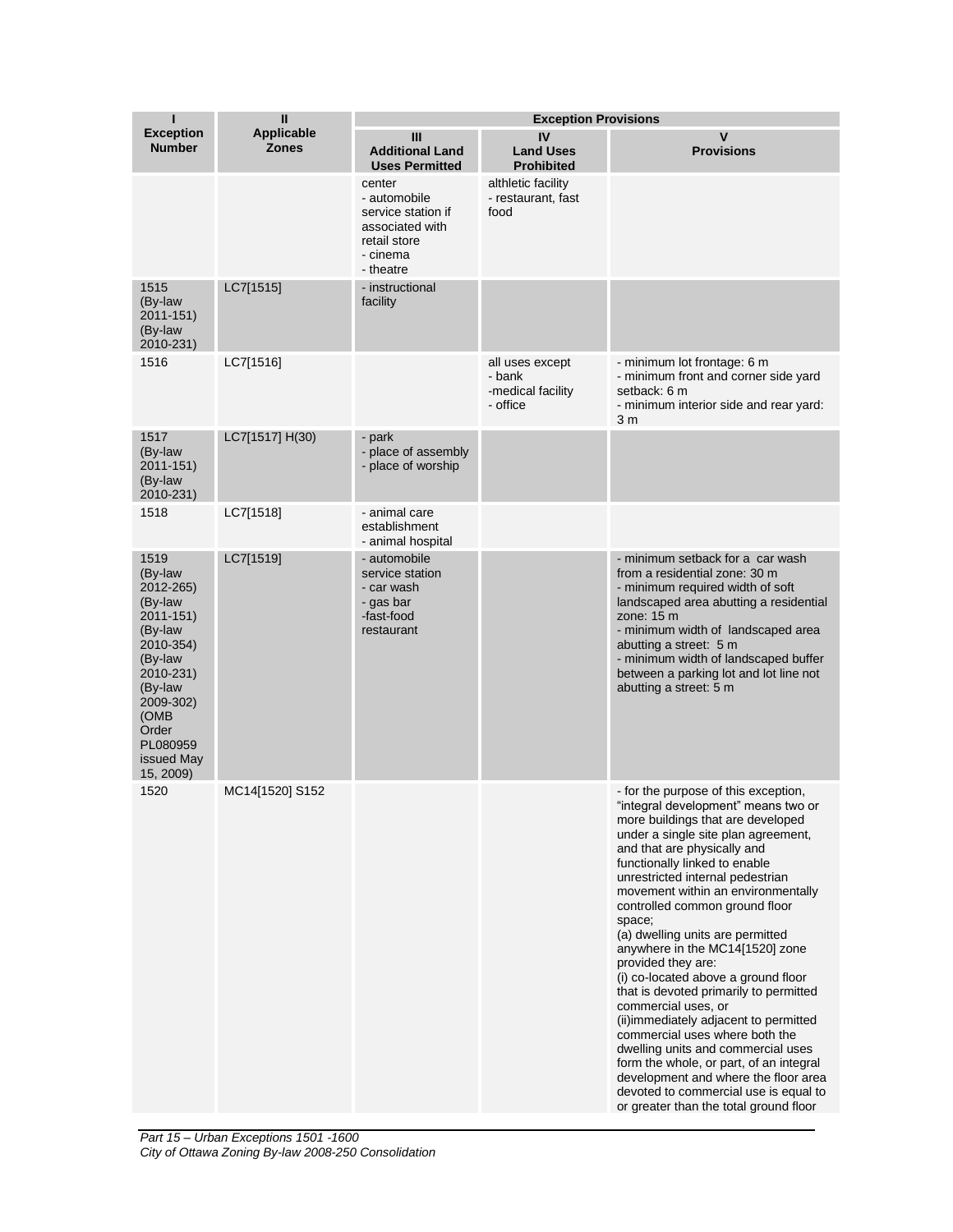| ı                                                    | $\mathbf{II}$                     | <b>Exception Provisions</b>                          |                                                                                                                                                                                                                                                                          |                                                                                                                                                                                                                                                                                                                                                                                                                                                       |  |
|------------------------------------------------------|-----------------------------------|------------------------------------------------------|--------------------------------------------------------------------------------------------------------------------------------------------------------------------------------------------------------------------------------------------------------------------------|-------------------------------------------------------------------------------------------------------------------------------------------------------------------------------------------------------------------------------------------------------------------------------------------------------------------------------------------------------------------------------------------------------------------------------------------------------|--|
| <b>Exception</b><br><b>Number</b>                    | <b>Applicable</b><br><b>Zones</b> | Ш<br><b>Additional Land</b><br><b>Uses Permitted</b> | IV<br><b>Land Uses</b><br><b>Prohibited</b>                                                                                                                                                                                                                              | $\mathsf{V}$<br><b>Provisions</b>                                                                                                                                                                                                                                                                                                                                                                                                                     |  |
|                                                      |                                   |                                                      |                                                                                                                                                                                                                                                                          | area of the integral development<br>(b) where dwelling units are located<br>above or adjacent to permitted<br>commercial uses in accordance with<br>subclause (a) above, the ground floor<br>of the integral development that abuts<br>a public street or streets, must be<br>primarily devoted to street-oriented<br>commercial uses that address and are<br>accessible from such street(s);<br>(c) a maximum of 200 dwelling units<br>are permitted |  |
| 1521                                                 | LC7{1521]                         |                                                      | - drive through<br>facility<br>- restaurant, full<br>service                                                                                                                                                                                                             |                                                                                                                                                                                                                                                                                                                                                                                                                                                       |  |
| 1522<br>(By-law<br>2009-302)                         |                                   |                                                      |                                                                                                                                                                                                                                                                          |                                                                                                                                                                                                                                                                                                                                                                                                                                                       |  |
| 1523<br>(By-law<br>2014-347)<br>(By-law<br>2009-302) | Reserved for future<br>use        |                                                      |                                                                                                                                                                                                                                                                          |                                                                                                                                                                                                                                                                                                                                                                                                                                                       |  |
| 1524<br>(By-law<br>2009-302)                         | LC7[1524]                         |                                                      | - artist studio<br>- drive through<br>facility<br>- recreational and<br>athletic facility                                                                                                                                                                                |                                                                                                                                                                                                                                                                                                                                                                                                                                                       |  |
| 1525                                                 | IG[1525]                          | - place of assembly                                  | - animal care<br>establishment<br>- automobile<br>dealership<br>- automobile rental<br>establishment<br>- automobile service<br>station<br>- car wash<br>- convenience store<br>- gas bar<br>- instructional<br>facility<br>- personal service<br>business<br>restaurant |                                                                                                                                                                                                                                                                                                                                                                                                                                                       |  |
| 1526                                                 | LC7[1526]                         | - restaurant, fast<br>food                           |                                                                                                                                                                                                                                                                          |                                                                                                                                                                                                                                                                                                                                                                                                                                                       |  |
| 1527<br>(By-law<br>2009-302)                         |                                   |                                                      |                                                                                                                                                                                                                                                                          |                                                                                                                                                                                                                                                                                                                                                                                                                                                       |  |
| 1528                                                 | IL[1528]H(14)-h                   |                                                      |                                                                                                                                                                                                                                                                          | - until the holding symbol is removed,<br>no new buildings or structures may be<br>erected, enlarged, extended or<br>reconstructed, except for buildings<br>accessory to any existing residential<br>use<br>- no industrial use is permitted on<br>these lands which:<br>(i) requires the use of water in any<br>processing operation, or<br>(2) has by-product waterborne wastes<br>requiring municipal waste treatment.                             |  |
| 1529                                                 | IL[1529] H(48)                    | - hotel                                              |                                                                                                                                                                                                                                                                          |                                                                                                                                                                                                                                                                                                                                                                                                                                                       |  |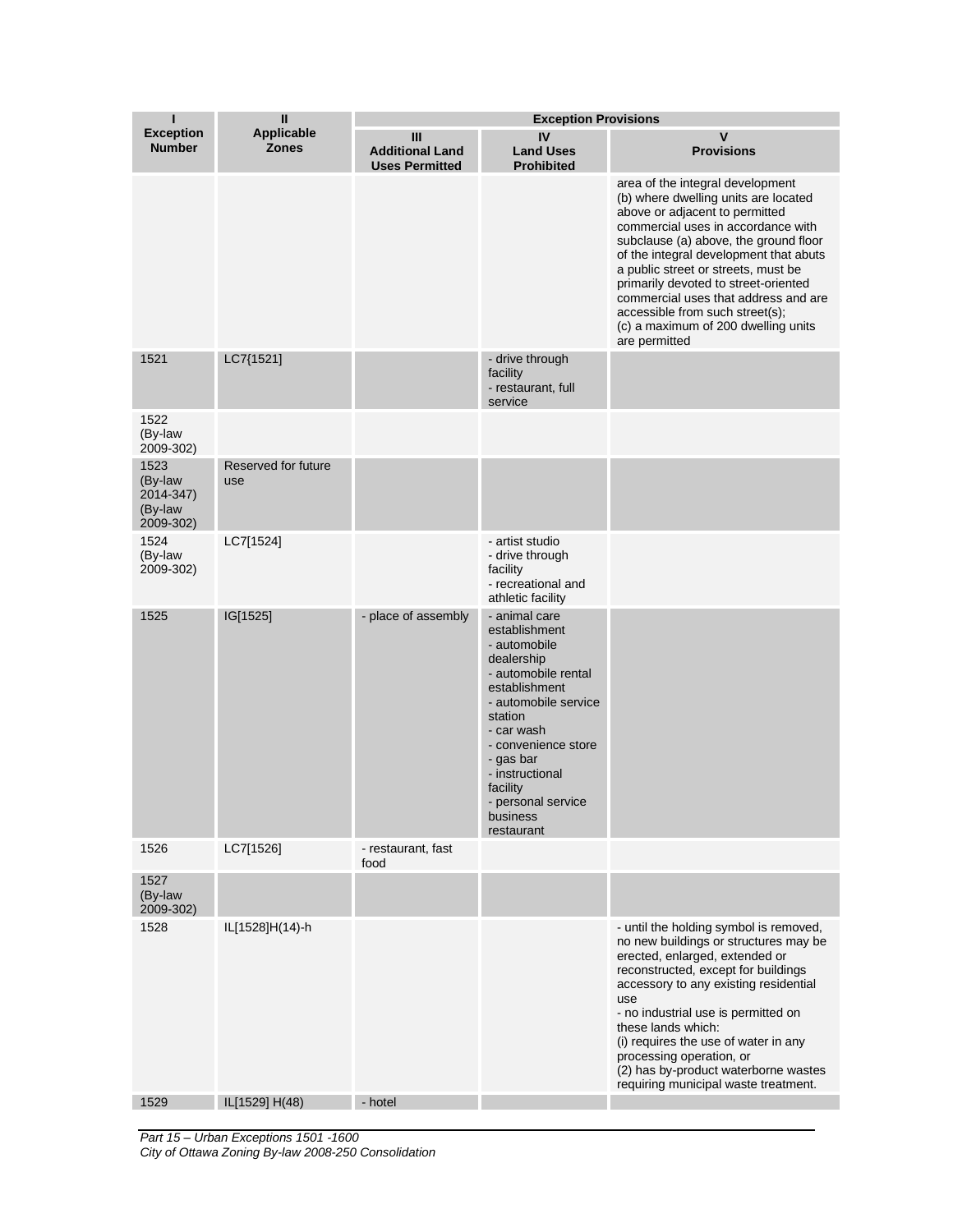| п                                                    | $\mathbf{I}$                      | <b>Exception Provisions</b>                               |                                             |                                                                                                                                                                                                                                                                                                                                                                                                                                                                                                                                                                                                                                                                                                                                                                                                                                                                                                                                                                                                                                                                            |  |
|------------------------------------------------------|-----------------------------------|-----------------------------------------------------------|---------------------------------------------|----------------------------------------------------------------------------------------------------------------------------------------------------------------------------------------------------------------------------------------------------------------------------------------------------------------------------------------------------------------------------------------------------------------------------------------------------------------------------------------------------------------------------------------------------------------------------------------------------------------------------------------------------------------------------------------------------------------------------------------------------------------------------------------------------------------------------------------------------------------------------------------------------------------------------------------------------------------------------------------------------------------------------------------------------------------------------|--|
| <b>Exception</b><br><b>Number</b>                    | <b>Applicable</b><br><b>Zones</b> | Ш<br><b>Additional Land</b><br><b>Uses Permitted</b>      | IV<br><b>Land Uses</b><br><b>Prohibited</b> | $\mathbf v$<br><b>Provisions</b>                                                                                                                                                                                                                                                                                                                                                                                                                                                                                                                                                                                                                                                                                                                                                                                                                                                                                                                                                                                                                                           |  |
| 1530                                                 | IP[1530]                          |                                                           | - hotel                                     |                                                                                                                                                                                                                                                                                                                                                                                                                                                                                                                                                                                                                                                                                                                                                                                                                                                                                                                                                                                                                                                                            |  |
| 1531                                                 | multiple zones                    |                                                           |                                             | - despite Section 54, restaurant, full-<br>service means a restaurant that sells,<br>serves and prepares on-site food and<br>beverages to patrons seated at tables,<br>for consumption on the premises.                                                                                                                                                                                                                                                                                                                                                                                                                                                                                                                                                                                                                                                                                                                                                                                                                                                                    |  |
| 1532<br>(By-law<br>2009-302)<br>(By-law<br>2009-164) | IL2[1532] H(14)-h                 | - storage yard<br>limited to a<br>landscaping<br>business |                                             | -the -h symbol will not be removed<br>until such time as:<br>(i) it can be demonstrated that lands<br>can be serviced for all municipal<br>services, including roads, water, and<br>sanitary and storm sewers.<br>(ii) a Community Design Plan for the<br>Mixed Use Centre is approved.                                                                                                                                                                                                                                                                                                                                                                                                                                                                                                                                                                                                                                                                                                                                                                                    |  |
| 1533<br>(By-law<br>2014-360)                         | R5A[1533] H(30)                   |                                                           |                                             | -despite Section 163, only a retirement<br>home is permitted in Area A on<br>Schedule 331<br>-a maximum of 85 dwelling units is<br>permitted in Area B on Schedule 331                                                                                                                                                                                                                                                                                                                                                                                                                                                                                                                                                                                                                                                                                                                                                                                                                                                                                                     |  |
| 1534<br>(By-law<br>2011-151)<br>(By-law<br>2010-231) | IH1[1534] H(22)                   | - instructional<br>facility                               |                                             |                                                                                                                                                                                                                                                                                                                                                                                                                                                                                                                                                                                                                                                                                                                                                                                                                                                                                                                                                                                                                                                                            |  |
| 1535<br>(By-law<br>2008-462)                         | IL6[1535]<br>$H(30)$ -h           |                                                           |                                             | - retail store involved in the retailing of<br>automobile parts and accessories<br>limited to 25% of lot area and must not<br>abut Hwy 417 or Silver Seven Rd.<br>- an accessory display and sales to a<br>warehouse, of a minimum size of<br>1,858 $m2$ and a maximum size of<br>4,999 $m2$ of gross floor area, is not<br>permitted until the 'h' symbol is<br>removed by City Council following:<br>(a) a traffic study that identifies the<br>roadway/intersection modifications<br>required to support the scale of<br>development proposed;<br>(b) a market study that demonstrates<br>that the planned function of the<br>Kanata Regional Shopping Centre in<br>the Kanata Town Centre will not be<br>undermined, such study to be required<br>until the Kanata Regional Shopping<br>Centre achieves 50,000 m <sup>2</sup> of gross<br>floor area:<br>(c) a complete Site Plan Application<br>under Section 41 of the Planning Act;<br>and<br>(d) any other information required by<br>the municipality.<br>- subsections (1) and (2) of Section 58<br>do not apply |  |
| 1536                                                 | R4T[1536] H(28)                   | - convenience store                                       |                                             | - a convenience store is permitted at<br>this location provided that it does not<br>exceed 75 square metres in gross<br>floor area; is located on the ground<br>floor or in the basement of an<br>"apartment building"; and that there is<br>no more than one convenience store<br>on a lot                                                                                                                                                                                                                                                                                                                                                                                                                                                                                                                                                                                                                                                                                                                                                                                |  |
| 1537<br>(By-law                                      | DR[1537]                          | - community centre<br>limited to a seniors                |                                             | All permitted uses within Column III<br>(Additional Land Uses Permitted) are                                                                                                                                                                                                                                                                                                                                                                                                                                                                                                                                                                                                                                                                                                                                                                                                                                                                                                                                                                                               |  |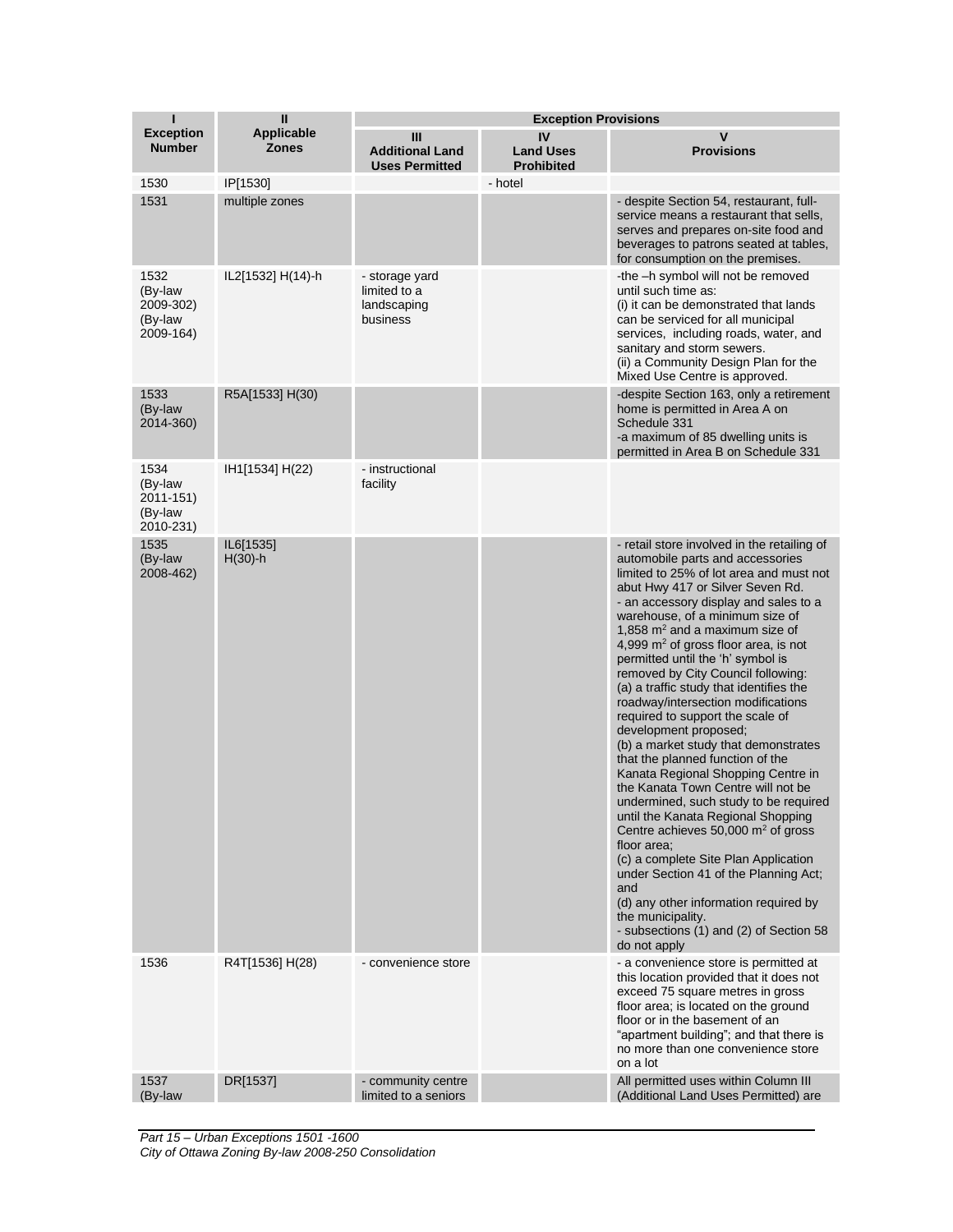| т                                                                                                                               | $\mathbf{I}$                      | <b>Exception Provisions</b>                                                                                                                                                                                                  |                                                                                                                                                                         |                                                                                                                                                   |  |
|---------------------------------------------------------------------------------------------------------------------------------|-----------------------------------|------------------------------------------------------------------------------------------------------------------------------------------------------------------------------------------------------------------------------|-------------------------------------------------------------------------------------------------------------------------------------------------------------------------|---------------------------------------------------------------------------------------------------------------------------------------------------|--|
| <b>Exception</b><br><b>Number</b>                                                                                               | <b>Applicable</b><br><b>Zones</b> | Ш<br><b>Additional Land</b><br><b>Uses Permitted</b>                                                                                                                                                                         | IV<br><b>Land Uses</b><br><b>Prohibited</b>                                                                                                                             | V<br><b>Provisions</b>                                                                                                                            |  |
| 2016-383)                                                                                                                       |                                   | club<br>-instructional facility<br>-medical facility<br>-office                                                                                                                                                              |                                                                                                                                                                         | only permitted in the existing building<br>as it existed on Novvember 23, 2016.                                                                   |  |
| 1538<br>(By-law<br>$2011 - 151$<br>(By-law<br>2010-231)                                                                         | IG2[1538]                         | - automobile<br>service station<br>- automobile<br>dealership                                                                                                                                                                |                                                                                                                                                                         |                                                                                                                                                   |  |
| 1539<br>(By-law<br>$2011 - 151$<br>(By-law<br>2010-231)<br>(OMB<br>Order, File<br>#PL080959<br>issued<br>September<br>18, 2009) | IG2[1539]                         | - automobile<br>service station<br>- automobile<br>dealership<br>- car wash<br>- retail store limited<br>to automotive parts<br>and accessories                                                                              |                                                                                                                                                                         | - uses listed in Column III Additional<br>Land Uses Permitted) are limited to a<br>maximum gross floor area of 610 $m2$                           |  |
| 1540<br>(By-law<br>2011-151)<br>(By-law<br>2010-231)                                                                            | IG2[1540]                         | - automobile<br>dealership                                                                                                                                                                                                   |                                                                                                                                                                         |                                                                                                                                                   |  |
| 1541<br>(By-law<br>2011-151)<br>(By-law<br>2010-231)                                                                            | IG2[1541]                         | - animal care<br>establishment<br>- artist studio<br>- automobile<br>service station<br>- automobile<br>dealership<br>- instructional<br>facility<br>- personal service<br>business<br>- recreation and<br>athletic facility |                                                                                                                                                                         |                                                                                                                                                   |  |
| 1542<br>(By-law<br>2011-151)<br>(By-law<br>2010-231)                                                                            | IG2[1542]                         | - automobile<br>service station                                                                                                                                                                                              |                                                                                                                                                                         | - minimum lot area: 1,275m2<br>- minimum lot width: 48 m                                                                                          |  |
| 1543<br>(By-law<br>2011-151)<br>(By-law<br>2010-231)                                                                            | IG2{1543] H(7.5)                  | - automobile<br>service station<br>- car wash<br>- convenience store                                                                                                                                                         |                                                                                                                                                                         | - convenience store to be ancilliary<br>and limited to 70m <sup>2</sup> of gross floor area                                                       |  |
| 1544<br>(By-law<br>2015-190)                                                                                                    | IP[1544]                          |                                                                                                                                                                                                                              | -animal care<br>establishment<br>- animal hospital<br>- convenience store<br>- instructional<br>facility<br>- restaurant, full<br>service<br>- restaurant, take-<br>out | - minimum lot area is 2,000 $m2$<br>- minimum lot width is 15 m<br>- minimum corner side yard, interior<br>side yard and rear yard setback is 6 m |  |
| 1545                                                                                                                            | IG6[1545]H(14)                    |                                                                                                                                                                                                                              | - warehouse                                                                                                                                                             |                                                                                                                                                   |  |
| 1546                                                                                                                            | IG6[1546]                         | - restaurant, full<br>service<br>- retail business                                                                                                                                                                           |                                                                                                                                                                         | - offices are limited to a maximum of<br>12,500 $m2$                                                                                              |  |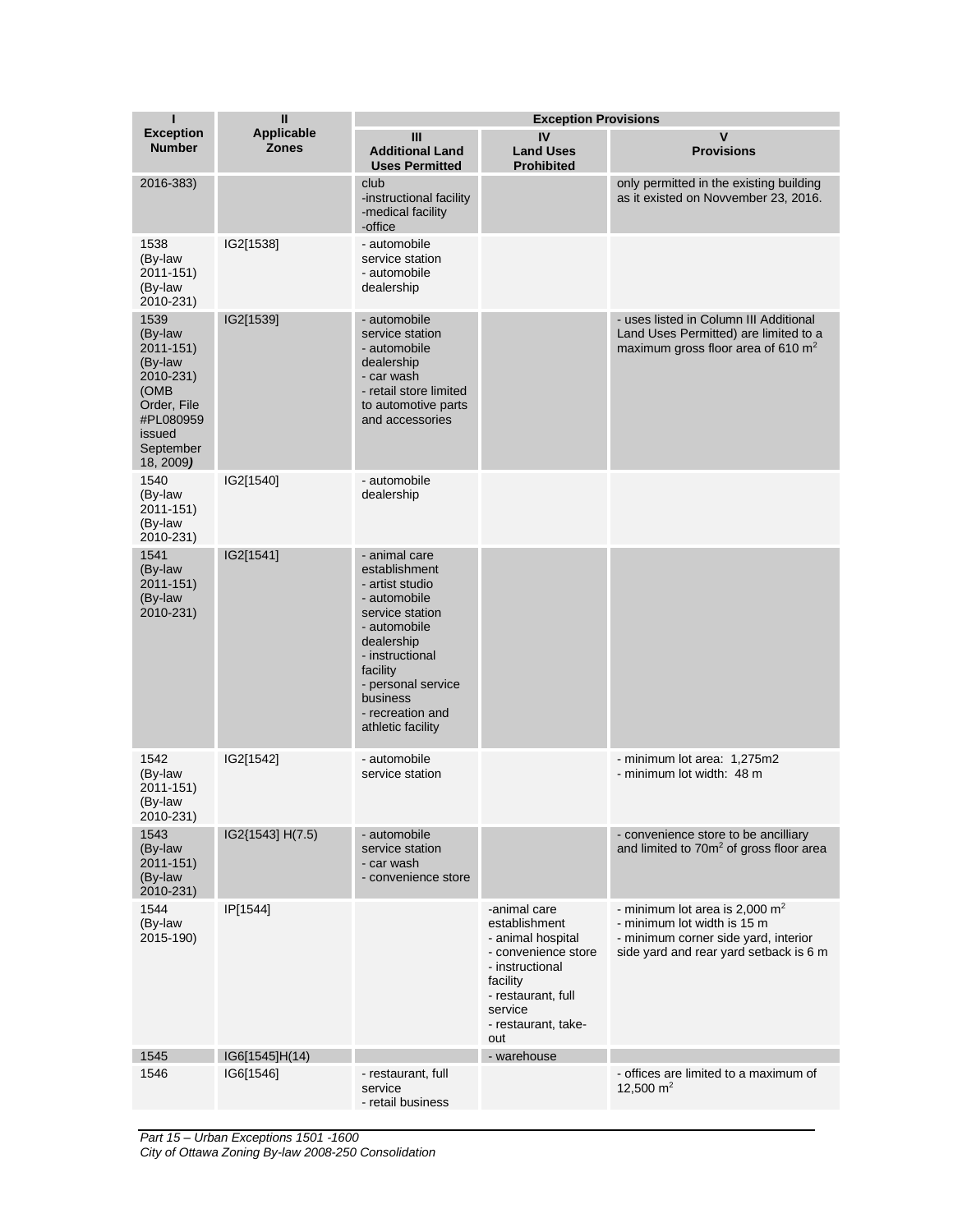| Ш<br><b>Exception Provisions</b>                                                |                                   |                                                                                                                                   |                                             |                                                                                                                                                                                                                                                                                                                                                                                                                                                                                                                                                                                                                                                                                                                                                                                                                      |
|---------------------------------------------------------------------------------|-----------------------------------|-----------------------------------------------------------------------------------------------------------------------------------|---------------------------------------------|----------------------------------------------------------------------------------------------------------------------------------------------------------------------------------------------------------------------------------------------------------------------------------------------------------------------------------------------------------------------------------------------------------------------------------------------------------------------------------------------------------------------------------------------------------------------------------------------------------------------------------------------------------------------------------------------------------------------------------------------------------------------------------------------------------------------|
| <b>Exception</b><br><b>Number</b>                                               | <b>Applicable</b><br><b>Zones</b> | Ш<br><b>Additional Land</b><br><b>Uses Permitted</b>                                                                              | IV<br><b>Land Uses</b><br><b>Prohibited</b> | $\mathbf v$<br><b>Provisions</b>                                                                                                                                                                                                                                                                                                                                                                                                                                                                                                                                                                                                                                                                                                                                                                                     |
|                                                                                 |                                   | limited to a<br>pharmacy                                                                                                          |                                             |                                                                                                                                                                                                                                                                                                                                                                                                                                                                                                                                                                                                                                                                                                                                                                                                                      |
| 1547                                                                            | IG6[1547]                         | - bar<br>restaurant, full<br>service<br>- restaurant, take<br>out                                                                 |                                             |                                                                                                                                                                                                                                                                                                                                                                                                                                                                                                                                                                                                                                                                                                                                                                                                                      |
| 1548<br>(By-law<br>2009-392)                                                    | IP6[1548]<br>DR[1548]             | - golf course                                                                                                                     |                                             |                                                                                                                                                                                                                                                                                                                                                                                                                                                                                                                                                                                                                                                                                                                                                                                                                      |
| 1549                                                                            | IP6[1549]<br>IP6[1549]H(34)       |                                                                                                                                   |                                             | - minimum floor space index: 0.2                                                                                                                                                                                                                                                                                                                                                                                                                                                                                                                                                                                                                                                                                                                                                                                     |
| 1550<br>(By-law<br>$2015 - 45$                                                  | <b>Reserved for Future</b><br>Use |                                                                                                                                   |                                             |                                                                                                                                                                                                                                                                                                                                                                                                                                                                                                                                                                                                                                                                                                                                                                                                                      |
| 1551                                                                            | IP6[1551]                         | - artist studio<br>- personal service<br>business<br>- restaurant, full<br>service<br>- restaurant, take<br>out<br>- retail store |                                             | - the uses listed in Column III<br>Additional Land Uses Permitted), are<br>permitted provided the combined<br>gross floor area of these uses plus a<br>medical facility does not exceed 2,325<br>square metres                                                                                                                                                                                                                                                                                                                                                                                                                                                                                                                                                                                                       |
| 1552                                                                            | IP6[1552]                         | - restaurant, full<br>service                                                                                                     |                                             |                                                                                                                                                                                                                                                                                                                                                                                                                                                                                                                                                                                                                                                                                                                                                                                                                      |
| 1553                                                                            | R5B[1553] H(19)                   |                                                                                                                                   |                                             | - front, side, corner side, and rear yard<br>definitions of this by-law do not apply<br>- yards abutting Blasdell Road are<br>deemed to be the front yard<br>- yards abutting Mart Circle, Alvin<br>Road, London Terrace, the Rockcliffe<br>Airport lands and Lot 2 on Plan 533<br>are deemed to be the corner side<br>yards<br>- yards abutting those properties<br>fronting on St. Laurent Boulevard are<br>deemed to be a rear yard<br>- parking spaces are permitted in the<br>required corner side yard<br>- a parking lot is permitted within 0.6 m<br>of a lot line adjacent to a public street<br>- minimum driveway width is 5.6 m<br>- minimum separation distance<br>between a parking lot and leisure zone<br>is 2 m<br>- no landscaped area is required<br>between a parking lot and a public<br>street |
| 1554<br>(By-law<br>2017-302)<br>(By-law<br>2011-151)<br>(By-law<br>2010-231)    | <b>Reserved for Future</b><br>Use |                                                                                                                                   |                                             |                                                                                                                                                                                                                                                                                                                                                                                                                                                                                                                                                                                                                                                                                                                                                                                                                      |
| 1555<br>(By-law<br>2017-302)<br>(By-law<br>$2011 - 151$<br>(By-law<br>2010-231) | <b>Reserved for Future</b><br>Use |                                                                                                                                   |                                             |                                                                                                                                                                                                                                                                                                                                                                                                                                                                                                                                                                                                                                                                                                                                                                                                                      |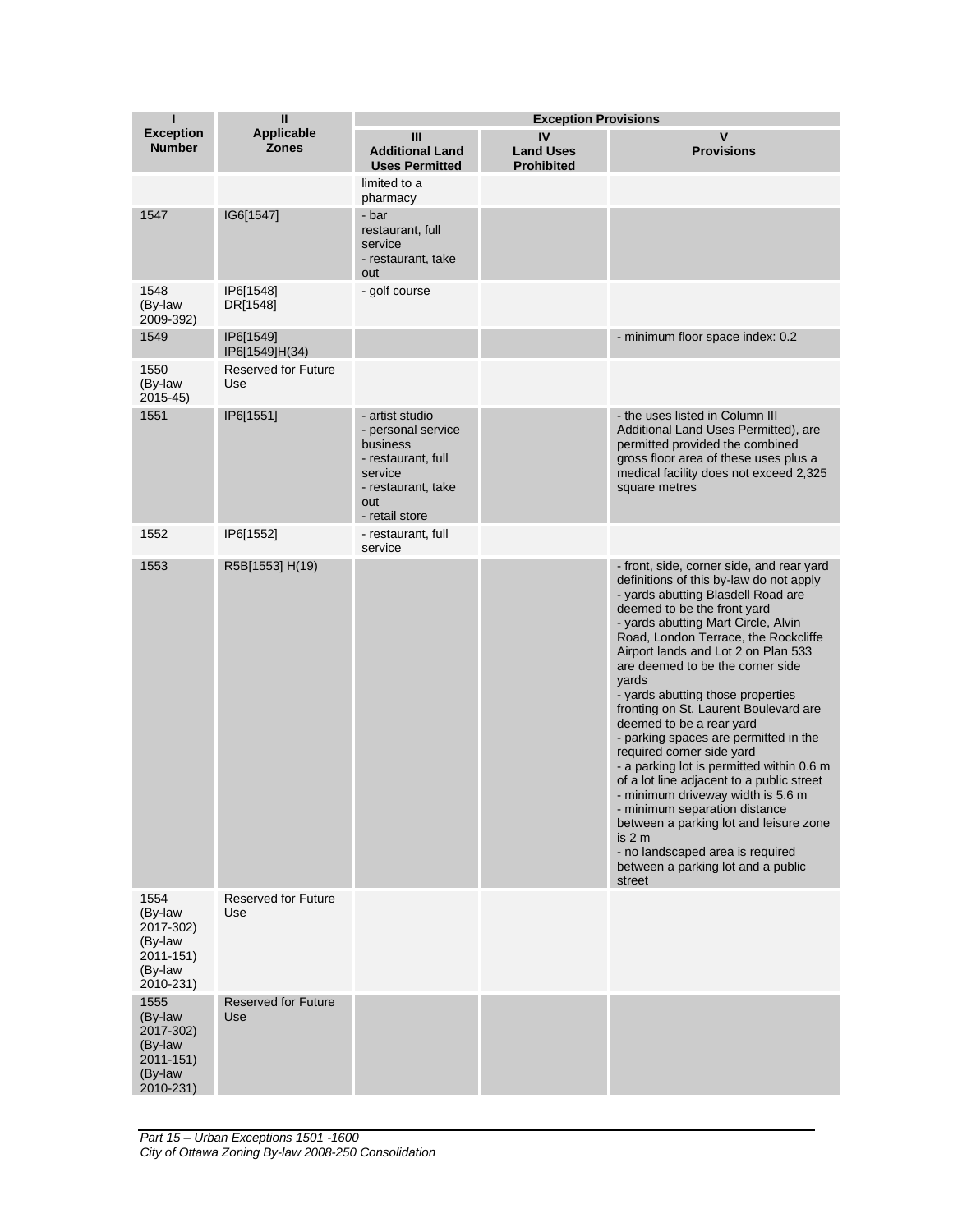| ī                                                                            | $\mathbf{II}$                        | <b>Exception Provisions</b>                          |                                                                                                                                                       |                                                                                                                                                                                                                                                                                                                                                                                                                                                                                                                                                   |  |
|------------------------------------------------------------------------------|--------------------------------------|------------------------------------------------------|-------------------------------------------------------------------------------------------------------------------------------------------------------|---------------------------------------------------------------------------------------------------------------------------------------------------------------------------------------------------------------------------------------------------------------------------------------------------------------------------------------------------------------------------------------------------------------------------------------------------------------------------------------------------------------------------------------------------|--|
| <b>Exception</b><br><b>Number</b>                                            | <b>Applicable</b><br><b>Zones</b>    | Ш<br><b>Additional Land</b><br><b>Uses Permitted</b> | IV<br><b>Land Uses</b><br><b>Prohibited</b>                                                                                                           | V<br><b>Provisions</b>                                                                                                                                                                                                                                                                                                                                                                                                                                                                                                                            |  |
| 1556<br>(By-law<br>2013-321)<br>(By-law<br>2010-231)                         | AM[1556]                             |                                                      |                                                                                                                                                       | -maximum front yard setback: 5 m<br>-maximum corner side yard setback:<br>5 <sub>m</sub>                                                                                                                                                                                                                                                                                                                                                                                                                                                          |  |
| 1557<br>(By-law<br>2014-292)                                                 | R5A[1557]                            |                                                      |                                                                                                                                                       | - minimum density for an apartment<br>dwelling, low rise or an apartment<br>dwelling, mid rise and apartment<br>dwelling, high rise is 89 units per<br>hectare                                                                                                                                                                                                                                                                                                                                                                                    |  |
| 1558<br>(By-law<br>2012-334)                                                 | TM[1558]                             |                                                      |                                                                                                                                                       | - one parking space is required for a<br>commercial building having a<br>maximum gross floor area of 145<br>square metres<br>- the minimum driveway width is 3.0<br>metres<br>-Table 197 does not apply and the<br>zone regulations as they relate to the<br>existing building therein are replaced<br>with what existed on the lot on June<br>13.2007<br>- this site is considered one lot for<br>zoning purposes<br>- subsection 85 (3) and section 31 do<br>not apply, and an outdoor commercial<br>patio is permitted along Bronson<br>Avenue |  |
| 1559<br>(By-law<br>2019-449)<br>(By-law<br>2011-151)<br>(By-law<br>2010-231) | IL[1559]                             | -place of worship                                    | - all uses in<br>subsection 203(2)<br>except:<br>- restaurant, take<br>out<br>- recreational and<br>athletic facility                                 | -a place of worship is subject to<br>$203(2)(g)$ or $205(2)(g)$ , as applicable.                                                                                                                                                                                                                                                                                                                                                                                                                                                                  |  |
| 1560<br>(By-law<br>2011-151)<br>(By-law<br>2010-231)                         | IG[1560]                             |                                                      | - all uses in<br>subsection 199(2)<br>except:<br>- automobile service<br>station - restaurant,<br>take out<br>- recreational and<br>athletic facility |                                                                                                                                                                                                                                                                                                                                                                                                                                                                                                                                                   |  |
| 1561<br>(By-law<br>$2015 - 43$                                               | <b>Reserved for Future</b><br>Use    |                                                      |                                                                                                                                                       |                                                                                                                                                                                                                                                                                                                                                                                                                                                                                                                                                   |  |
| 1562<br>(By-law<br>2009-189)                                                 | R <sub>1</sub> F [1562]<br>R2M[1562} | - day care                                           |                                                                                                                                                       |                                                                                                                                                                                                                                                                                                                                                                                                                                                                                                                                                   |  |
| 1563                                                                         | R3B[1563]                            | - medical facility<br>- office<br>- dwelling unit    |                                                                                                                                                       | - five parking spaces are required for<br>the combined gross floor area of a<br>medical facility and an office totalling<br>approximately 178m2<br>- one of the required parking spaces<br>for the medical facility and office may<br>be provided in tandem, and in this<br>case direct and unobstructed access<br>to a public street is not required                                                                                                                                                                                             |  |
| 1564<br>(By-law<br>2009-302)                                                 | multiple                             |                                                      |                                                                                                                                                       | a) no person may park a passenger<br>vehicle in a rear yard, unless such<br>parking is in a legally provided garage<br>with direct access from a public street<br>to the garage;                                                                                                                                                                                                                                                                                                                                                                  |  |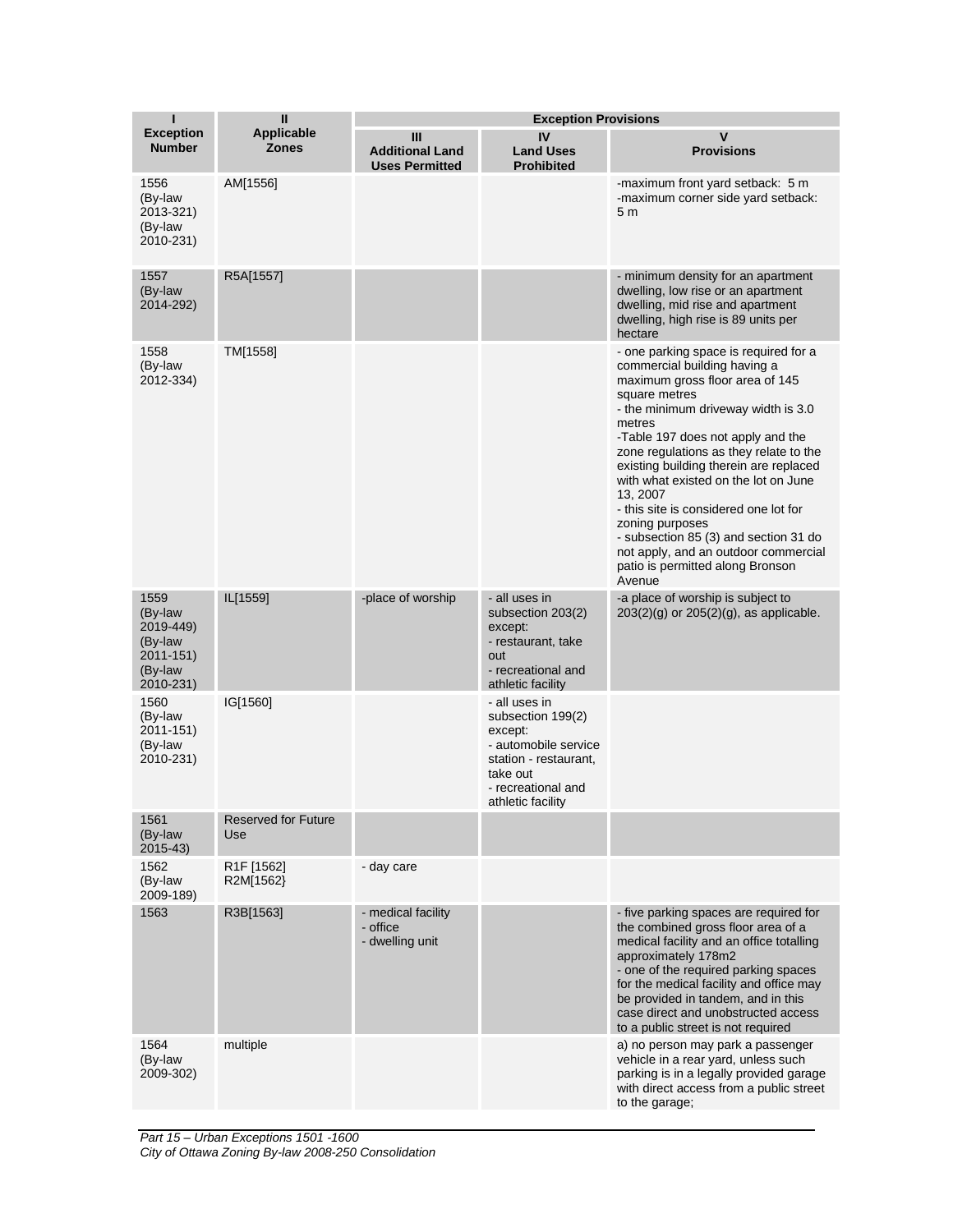| ı                                 | Ш                                 | <b>Exception Provisions</b>                          |                                                                                                                                                                                                                                                                                                                                                                                                                |                                                                                                                                                                                                                                                                                                                                                                                                                                                                                                                                                                                                                                                                                                                                                                                                                                                                                                                                                                                                                                                                                             |  |
|-----------------------------------|-----------------------------------|------------------------------------------------------|----------------------------------------------------------------------------------------------------------------------------------------------------------------------------------------------------------------------------------------------------------------------------------------------------------------------------------------------------------------------------------------------------------------|---------------------------------------------------------------------------------------------------------------------------------------------------------------------------------------------------------------------------------------------------------------------------------------------------------------------------------------------------------------------------------------------------------------------------------------------------------------------------------------------------------------------------------------------------------------------------------------------------------------------------------------------------------------------------------------------------------------------------------------------------------------------------------------------------------------------------------------------------------------------------------------------------------------------------------------------------------------------------------------------------------------------------------------------------------------------------------------------|--|
| <b>Exception</b><br><b>Number</b> | <b>Applicable</b><br><b>Zones</b> | Ш<br><b>Additional Land</b><br><b>Uses Permitted</b> | IV<br><b>Land Uses</b><br><b>Prohibited</b>                                                                                                                                                                                                                                                                                                                                                                    | $\mathbf v$<br><b>Provisions</b>                                                                                                                                                                                                                                                                                                                                                                                                                                                                                                                                                                                                                                                                                                                                                                                                                                                                                                                                                                                                                                                            |  |
|                                   |                                   |                                                      |                                                                                                                                                                                                                                                                                                                                                                                                                | (b) front yard parking is permitted on a<br>lot with an interior side yard of less<br>than three metres that is not capable<br>of being developed as a parking<br>space, and which is developed with a<br>detached dwelling, semi-detached<br>dwelling or a linked detached dwelling,<br>with no garage or carport, subject to<br>the following:<br>(i) in the case of a detached dwelling a<br>maximum of one parking space is<br>permitted;<br>(ii) in the case of a semi-detached<br>dwelling or a linked detached dwelling<br>a maximum of one parking space is<br>permitted for each half of the dwelling;<br>(c) Paragraph (b) prohibits, whether<br>before, during or after the creation of a<br>front yard parking space, the creation<br>of any new addition or structure within<br>the interior side yard which would<br>result in the removal of any land area<br>which would have been available for<br>parking purposes.<br>(d) a maximum of two front yard<br>parking spaces are permitted in the<br>case of a duplex dwelling, with or<br>without a secondary dwelling unit. |  |
| 1565                              | IP[1565](0.75)                    |                                                      | all uses in<br>subsection 205(1)<br>except:<br>- day care<br>- hotel<br>- light industrial<br>uses<br>- medical office<br>- office<br>- place of assembly<br>all uses in<br>subsection 205(2)<br>except:<br>- bank<br>- bank machine<br>- instructional<br>facility<br>- personal service<br>business<br>- recreational and<br>athletic facility<br>- restaurant, full<br>service<br>- restaurant, take<br>out |                                                                                                                                                                                                                                                                                                                                                                                                                                                                                                                                                                                                                                                                                                                                                                                                                                                                                                                                                                                                                                                                                             |  |
| 1566                              | IG5[1566]                         |                                                      |                                                                                                                                                                                                                                                                                                                                                                                                                | - no vehicular access from Prince of<br><b>Wales Drive</b><br>- as part of development requirements<br>for the site, a berm of sufficient height<br>required along Prince of Wales Drive<br>to affect visual screening of such uses<br>from lands zoned for residential uses<br>on east side of Prince of Wales Drive                                                                                                                                                                                                                                                                                                                                                                                                                                                                                                                                                                                                                                                                                                                                                                       |  |
| 1567<br>(By-law                   | IL[1567]                          | -place of worship                                    | the uses listed in<br>Section 203 (2) do                                                                                                                                                                                                                                                                                                                                                                       | a place of worship is subject to<br>$203(2)(g)$ or $205(2)(g)$ , as applicable.                                                                                                                                                                                                                                                                                                                                                                                                                                                                                                                                                                                                                                                                                                                                                                                                                                                                                                                                                                                                             |  |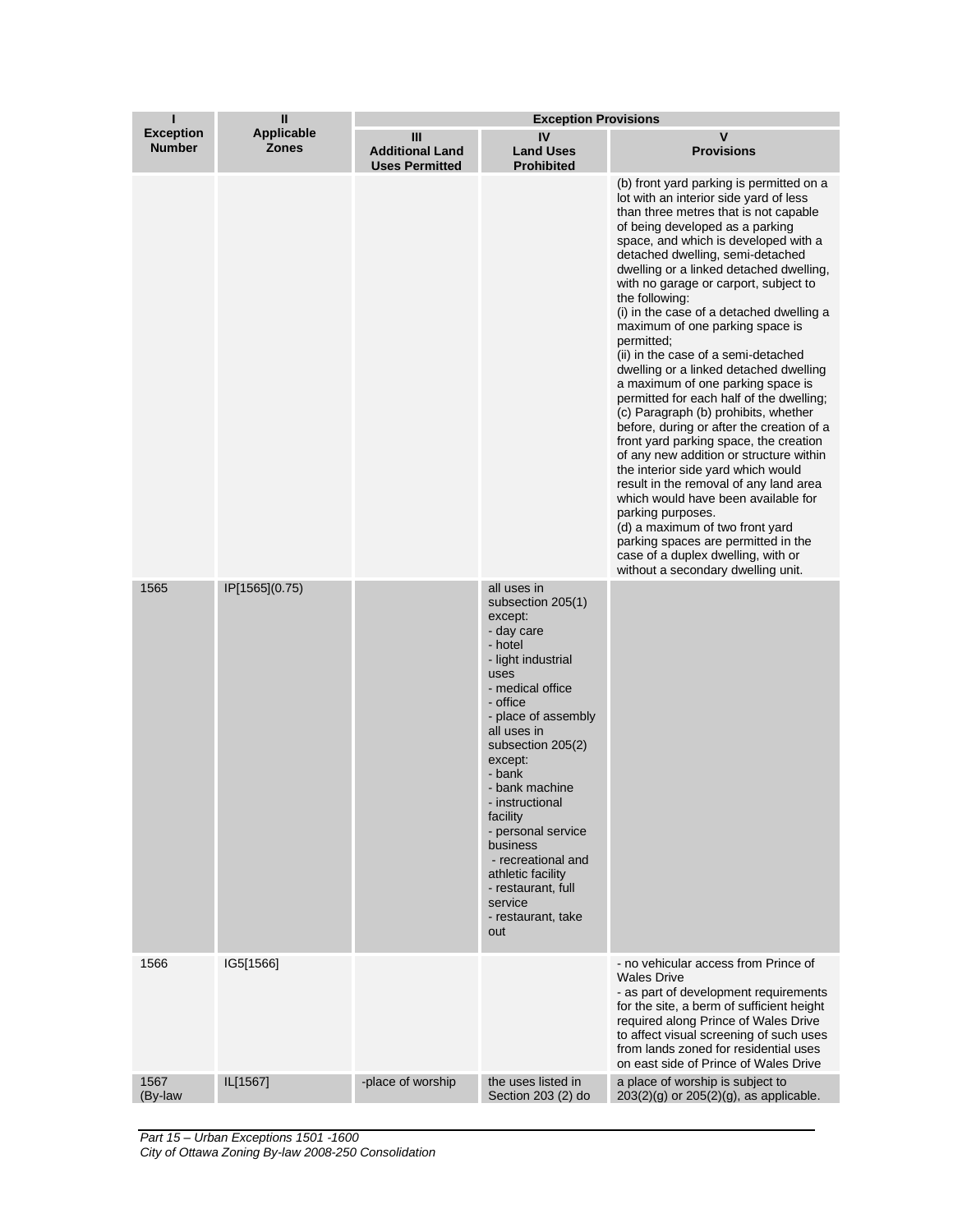| Т                                                                                                                                                                                                                                                      | $\mathbf{I}$                      | <b>Exception Provisions</b>                          |                                                                                                                                                                                                                                            |                                                                                                                                                                                                                                                                                                                                                                                                                                                        |  |
|--------------------------------------------------------------------------------------------------------------------------------------------------------------------------------------------------------------------------------------------------------|-----------------------------------|------------------------------------------------------|--------------------------------------------------------------------------------------------------------------------------------------------------------------------------------------------------------------------------------------------|--------------------------------------------------------------------------------------------------------------------------------------------------------------------------------------------------------------------------------------------------------------------------------------------------------------------------------------------------------------------------------------------------------------------------------------------------------|--|
| <b>Exception</b><br><b>Number</b>                                                                                                                                                                                                                      | <b>Applicable</b><br><b>Zones</b> | Ш<br><b>Additional Land</b><br><b>Uses Permitted</b> | IV<br><b>Land Uses</b><br><b>Prohibited</b>                                                                                                                                                                                                | V<br><b>Provisions</b>                                                                                                                                                                                                                                                                                                                                                                                                                                 |  |
| 2019-449)                                                                                                                                                                                                                                              |                                   |                                                      | not apply, and only<br>the following uses<br>are permitted.<br>subject to Section<br>203(2)(a), (b), (c)<br>and $(d)$ :<br>- amusement centre<br>- personal service<br>business<br>- recreational and<br>athletic facility<br>- restaurant |                                                                                                                                                                                                                                                                                                                                                                                                                                                        |  |
| 1568<br>(By-law<br>2011-151)<br>(By-law<br>2010-231)                                                                                                                                                                                                   | I1B[1568]                         |                                                      | - all uses except for<br>a rapid transit<br>network                                                                                                                                                                                        | -minimum front yard setback is 0 m<br>- a buffer strip with a minimum width of<br>10 m is required along the full length<br>of a lot line adjacent to a residential<br>zone                                                                                                                                                                                                                                                                            |  |
| 1569<br>(By-law<br>2011-151)<br>(By-law<br>2010-231)<br><b>[OMB</b><br>Order, File<br>#PL080959<br>issued July<br>13, 2009]                                                                                                                            | AM7[1569] H(35)                   |                                                      |                                                                                                                                                                                                                                            | - despite section $186 (7)(h)$ , a<br>landscape buffer is not required along<br>the westerly side lot line located<br>adjacent to the relocated Hazeldean<br>Creek corridor<br>- 613 Hazeldean Road and 5585<br>Hazeldean Road are considered one<br>lot for zoning purposes<br>- Despite clause 110(1)(a) and Table<br>110 a minimum 2.5 metre wide<br>landscaped buffer is required between<br>a parking lot and an interior side lot<br>line.       |  |
| 1570<br>(By-law<br>2013-159)<br>(By-law<br>2012-277)<br>(By-law<br>2011-151)<br>(By-law<br>2010-231)<br>[OMB<br>Order, File<br>#PL080959<br>issued July<br>13, 2009]<br>[OMB File<br>PL090070<br>issued on<br>May 22,<br>2009]<br>(By-law<br>2008-458) | AM7[1570]                         |                                                      |                                                                                                                                                                                                                                            | -where a lot encompasses lands<br>which are zoned Flood Fringe (-f) such<br>lands may be used to the extent<br>permitted by the zone provisions,<br>provided that:<br>(a) the provisions set out in the next<br>point are satisfied; and<br>(b) approval of development on the<br>subject lands by the relevant<br>Conservation Authority is secured.<br>- 613 Hazeldean Road and 5585<br>Hazeldean Road are considered one<br>lot for zoning purposes |  |
| 1571                                                                                                                                                                                                                                                   | IG1 [1571]                        |                                                      |                                                                                                                                                                                                                                            | - Paragraphs $199(2)$ (b) and (c) do<br>not apply in the case of a recreational<br>and athletic facility or a park                                                                                                                                                                                                                                                                                                                                     |  |
| 1572<br>(By-law<br>2020-291)<br>(By-law<br>2012-334)<br>(By-law<br>2012-302)                                                                                                                                                                           | R4A[1572]<br>R4A[1572]-h          | -townhouse<br>dwelling                               | All uses other than:<br>- apartment<br>dwelling, low rise<br>- daycare<br>- group home<br>- medical facility or<br>office within a<br>stacked dwelling<br>- park<br>- residential care                                                     | - minimum front, interior side and<br>corner side yard setbacks and<br>distance between principal buildings-<br>3 m.<br>- minimum rear yard setback: 7.5 m.<br>- maximum height: 4 storeys<br>- minimum density: 60 units per<br>hectare<br>- maximum lot coverage: 40%<br>- required parking rate may be                                                                                                                                              |  |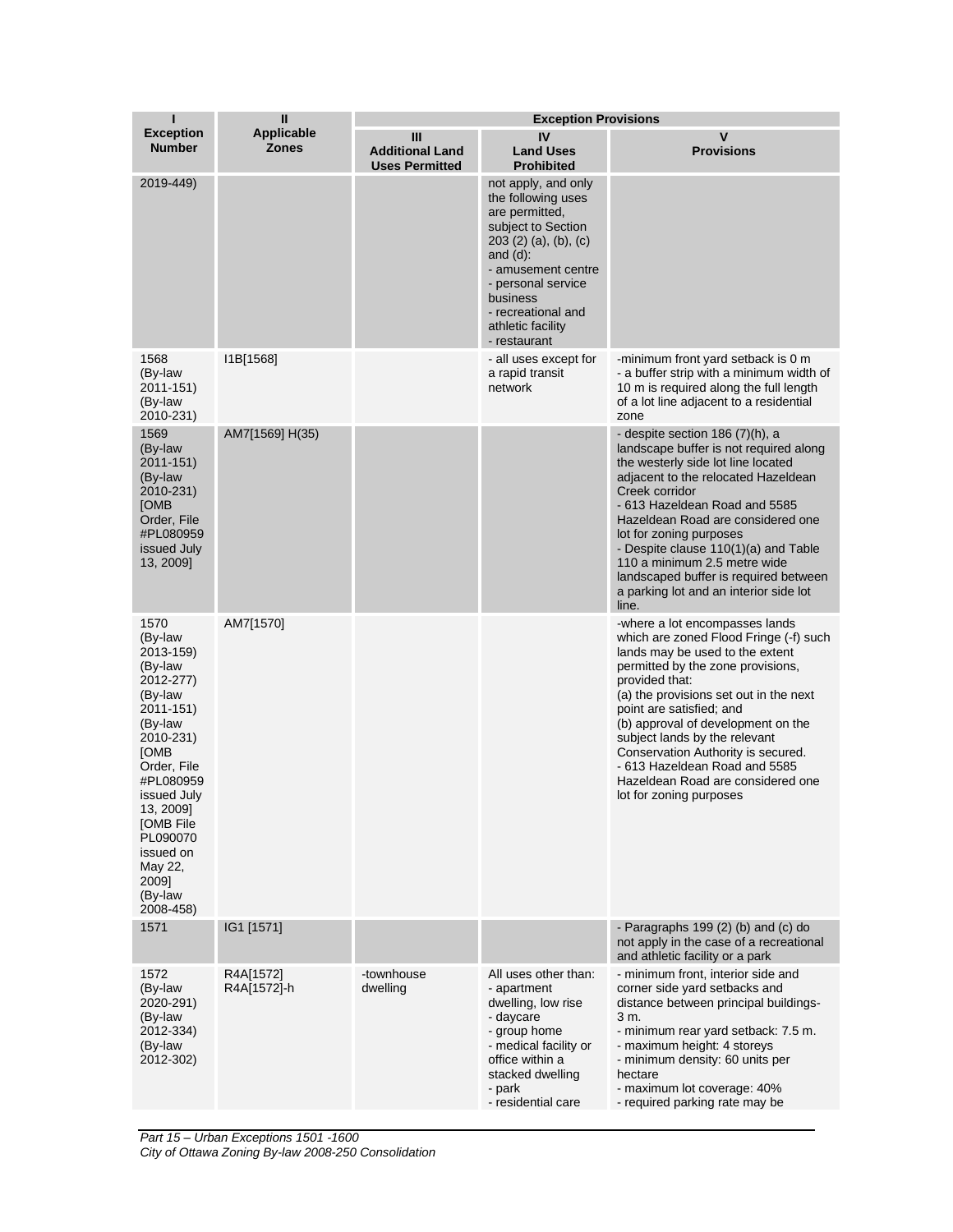| ı                                                    | $\mathbf{I}$                      | <b>Exception Provisions</b>                          |                                                                                                                                                                                                                                                                                                                                                                                                                                                                                                                                                                                                                                                                                              |                                                                                                                                                                                                                                                                                                                                                                                                                                                                                                                                                                                                                                                                                                                                                                                                                                                                                                                                                                                                                                                                                                                                                                                                                                                                                                                                                                                                                                                                                                              |  |
|------------------------------------------------------|-----------------------------------|------------------------------------------------------|----------------------------------------------------------------------------------------------------------------------------------------------------------------------------------------------------------------------------------------------------------------------------------------------------------------------------------------------------------------------------------------------------------------------------------------------------------------------------------------------------------------------------------------------------------------------------------------------------------------------------------------------------------------------------------------------|--------------------------------------------------------------------------------------------------------------------------------------------------------------------------------------------------------------------------------------------------------------------------------------------------------------------------------------------------------------------------------------------------------------------------------------------------------------------------------------------------------------------------------------------------------------------------------------------------------------------------------------------------------------------------------------------------------------------------------------------------------------------------------------------------------------------------------------------------------------------------------------------------------------------------------------------------------------------------------------------------------------------------------------------------------------------------------------------------------------------------------------------------------------------------------------------------------------------------------------------------------------------------------------------------------------------------------------------------------------------------------------------------------------------------------------------------------------------------------------------------------------|--|
| <b>Exception</b><br><b>Number</b>                    | <b>Applicable</b><br><b>Zones</b> | Ш<br><b>Additional Land</b><br><b>Uses Permitted</b> | IV<br><b>Land Uses</b><br><b>Prohibited</b>                                                                                                                                                                                                                                                                                                                                                                                                                                                                                                                                                                                                                                                  | V<br><b>Provisions</b>                                                                                                                                                                                                                                                                                                                                                                                                                                                                                                                                                                                                                                                                                                                                                                                                                                                                                                                                                                                                                                                                                                                                                                                                                                                                                                                                                                                                                                                                                       |  |
|                                                      |                                   |                                                      | facility<br>- retirement home<br>- stacked dwelling<br>-all uses until such<br>time as the holding<br>symbol is removed                                                                                                                                                                                                                                                                                                                                                                                                                                                                                                                                                                      | reduced by 25% when a lot containing<br>a permitted use is located within 600<br>m. of a rapid transit station<br>- parking not permitted within a front or<br>corner side yard<br>- employment targets and community<br>design guidelines provided in Mer<br><b>Bleue Community Design Plan</b><br>-minimum interior side yard setback:<br>1.5 <sub>m</sub><br>minimum front yard setback: 6.0 m<br>maximum lot coverage: 50%<br>- despite the prohibition on parking in<br>a front or corner side yard the<br>provisions of Section 109 (3) and (4)<br>apply for townhouse dwellings.<br>- the holding symbol can only be<br>removed at such time as it can be<br>demonstrated that the site can be<br>serviced and that a safe and<br>acceptable access to the site for<br>development purposes can be<br>provided.                                                                                                                                                                                                                                                                                                                                                                                                                                                                                                                                                                                                                                                                                       |  |
| 1573<br>(By-law<br>2014-292)<br>(By-law<br>2012-302) | MC[1573]<br>MC[1573]-h            |                                                      | All uses other than:<br>- amusement centre<br>limited to a billiard<br>establishment<br>- apartment<br>dwelling, low rise<br>- apartment<br>dwelling mid rise<br>-apartment<br>dwelling, high rise<br>- bank<br>- cinema<br>- community center<br>- convenience store<br>- daycare<br>- group home<br>- hotel<br>- library<br>- medical facility<br>- office<br>- park<br>- personal service<br>business<br>- place of assembly<br>limited to a club<br>- place of worship<br>- recreational and<br>athletic facility<br>- restaurant<br>- retail food store<br>limited to a bakery<br>or a farmer's market<br>- theatre<br>-all uses until such<br>time as the holding<br>symbol is removed | - maximum front yard setback for non-<br>residential use buildings-3 m. (may be<br>increased to 5 m. to accommodate<br>pedestrian area with seating)<br>- maximum building height-10 storeys<br>- minimum lot coverage- 50%<br>- minimum density for apartment<br>dwelling, low rise, apartment dwelling<br>mid rise and apartment dwelling high<br>rise: 80 units per hectare<br>- 4 metre wide landscaped buffer is<br>required adjacent to a residential<br>zone;<br>- 3 metre wide landscaped buffer is<br>required between surface<br>parking and the transit corridor.<br>-80% of the area of the first floor and<br>50% of the area of the upper<br>floors of any building facade facing a<br>street must consist of glazing;<br>- all garbage, service and loading<br>areas must be screened by a 2.4<br>metre<br>high wall or enclosure which is in<br>keeping with the architectural<br>treatment of the main building.<br>- storage must be completely enclosed<br>within a building<br>- loading facilities are not permitted in<br>a yard abutting a residential zone<br>- in a parking area, a maximum of 20<br>parking spaces positioned side by<br>side without a landscaped island are<br>permitted<br>- the minimum required width of a<br>landscaped island is 2 metres<br>- the maximum required surface<br>parking rate for office use is 3.7<br>spaces for every 100m <sup>2</sup> of gross floor<br>area<br>- the minimum required surface-<br>parking rate for retail stores is 3.45 |  |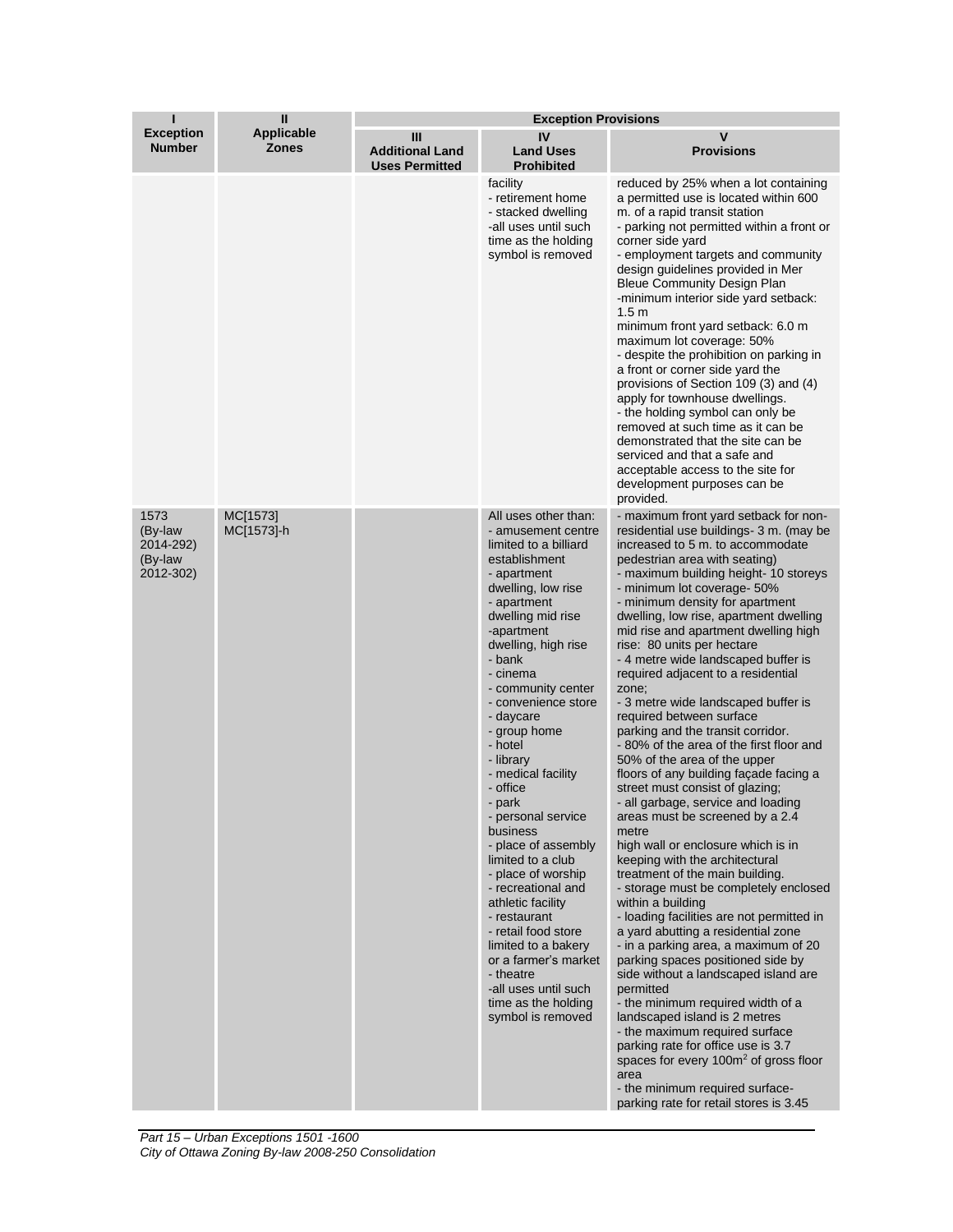|                                                                                             | $\mathbf{I}$                      | <b>Exception Provisions</b>                          |                                             |                                                                                                                                                                                                                                                                                                                                                                                                                                                                                                                                                                                                           |  |
|---------------------------------------------------------------------------------------------|-----------------------------------|------------------------------------------------------|---------------------------------------------|-----------------------------------------------------------------------------------------------------------------------------------------------------------------------------------------------------------------------------------------------------------------------------------------------------------------------------------------------------------------------------------------------------------------------------------------------------------------------------------------------------------------------------------------------------------------------------------------------------------|--|
| <b>Exception</b><br><b>Number</b>                                                           | <b>Applicable</b><br><b>Zones</b> | Ш<br><b>Additional Land</b><br><b>Uses Permitted</b> | IV<br><b>Land Uses</b><br><b>Prohibited</b> | $\mathbf v$<br><b>Provisions</b>                                                                                                                                                                                                                                                                                                                                                                                                                                                                                                                                                                          |  |
|                                                                                             |                                   |                                                      |                                             | spaces for<br>every 100m <sup>2</sup> of gross floor area and<br>the maximum rate is 3.85 spaces for<br>every $100m^2$<br>-the required parking rate may be<br>reduced by 25%<br>- parking is not permitted in a front<br>yard or corner side yard;<br>- employment targets and community<br>design guidelines provided in the<br>Mer Bleue Community Design Plan<br>apply<br>- the holding symbol can only be<br>removed at such time as it can be<br>demonstrated that the site can be<br>serviced and that a safe and<br>acceptable access to the site for<br>development purposes can be<br>provided. |  |
| 1574                                                                                        | IG[1574] H(21)-h<br>IL[1574]      | - hotel                                              |                                             | - a hotel is not permitted until the "h"<br>symbol is lifted                                                                                                                                                                                                                                                                                                                                                                                                                                                                                                                                              |  |
| 1575                                                                                        | IL4[1575]                         | - detached dwelling                                  |                                             | - a detached dwelling is subject to the<br>provisions of the R1HH zone                                                                                                                                                                                                                                                                                                                                                                                                                                                                                                                                    |  |
| 1576<br>(OMB<br>Order, File<br>#PL090029<br>issued June<br>9, 2009)<br>(By-law<br>2008-433) | IG1 [1576]<br>GM[1576] H(15)      |                                                      |                                             | - where part of a building exceeds 12<br>metres in height, that part of the<br>building must be located a minimum of<br>15 metres from a lot line, this provision<br>does not apply to that portion of this<br>zone that is west of McRae Avenue<br>- loading spaces are permitted in a<br>yard abutting any street other than<br><b>Wilbur Avenue</b>                                                                                                                                                                                                                                                    |  |
| 1577                                                                                        | DR[1577]                          | - detached dwelling                                  | - agricultural use                          |                                                                                                                                                                                                                                                                                                                                                                                                                                                                                                                                                                                                           |  |
| 1578                                                                                        | AM2[1578] H(20)                   |                                                      |                                             | - where a parking lot abuts Hazeldean<br>Road or Irwin Gate, a landscaped<br>buffer, with a minimum width of 4.5<br>metres, must be provided along the lot<br>line abutting that street                                                                                                                                                                                                                                                                                                                                                                                                                   |  |
| 1579                                                                                        | LC[1579]-h                        |                                                      |                                             | - the "h" symbol may be removed upon<br>proof to the satisfaction of the City of<br>full services to the subject lands and<br>the submission of a comprehensive<br>development plan that includes all<br>lands zoned LC[1579]-h                                                                                                                                                                                                                                                                                                                                                                           |  |
| 1580<br>(By-law<br>2008-460)                                                                | R3X[1580]                         |                                                      |                                             | - the lands are partially located in the<br>flood fringe, which is defined as lands<br>at a ground level elevation of 95.2<br>metres or less, and all permitted uses<br>must be flood proofed in accordance<br>with the following provisions:<br>(a) any dwelling unit and related major<br>building services, such as mechanical<br>or electrical services, must be located<br>at least 0.3 metres above the<br>regulatory flood level;<br>(b) all residential uses must be flood<br>proofed to 0.3 metres above the<br>regulatory flood level                                                           |  |
| 1581<br>(By-law<br>2008-462)                                                                | L1[1581]                          |                                                      |                                             | - 3 parking spaces must be provided,<br>each with a minimum width of 2.7<br>metres                                                                                                                                                                                                                                                                                                                                                                                                                                                                                                                        |  |
| 1582<br>(By-law                                                                             | LC[1582]<br>H(11)                 | - drive-through<br>facility                          |                                             | - subsections $189(1)(b)$ and (c) do not<br>apply                                                                                                                                                                                                                                                                                                                                                                                                                                                                                                                                                         |  |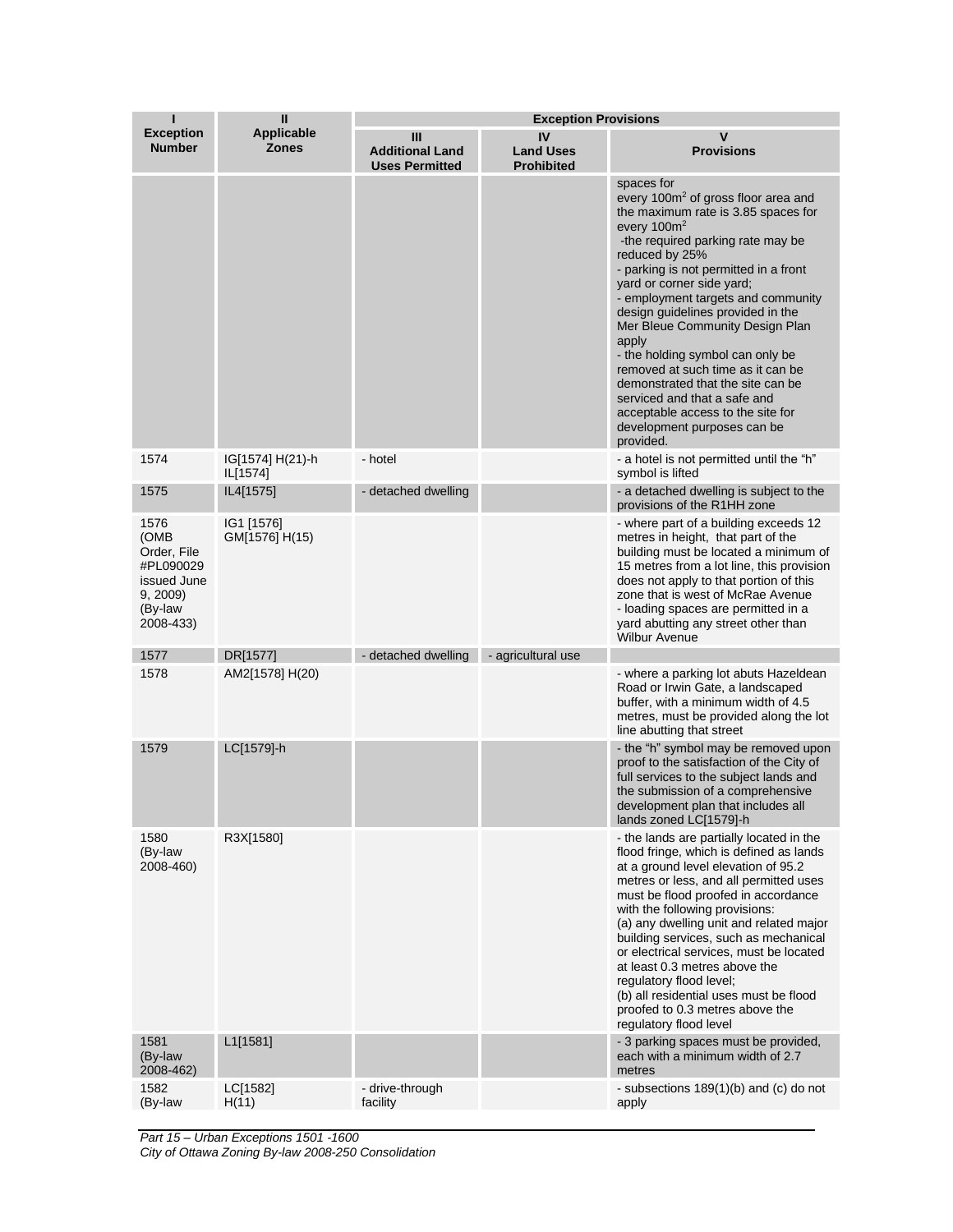| п                                                                                      | $\mathbf{I}$                      | <b>Exception Provisions</b>                          |                                                                                                                                                         |                                                                                                                                                                                                                                                                                                                                                                                                                                                                                                                                                                                                                                                                                                                                                                                                                                                                                                                                                                          |  |
|----------------------------------------------------------------------------------------|-----------------------------------|------------------------------------------------------|---------------------------------------------------------------------------------------------------------------------------------------------------------|--------------------------------------------------------------------------------------------------------------------------------------------------------------------------------------------------------------------------------------------------------------------------------------------------------------------------------------------------------------------------------------------------------------------------------------------------------------------------------------------------------------------------------------------------------------------------------------------------------------------------------------------------------------------------------------------------------------------------------------------------------------------------------------------------------------------------------------------------------------------------------------------------------------------------------------------------------------------------|--|
| <b>Exception</b><br><b>Number</b>                                                      | <b>Applicable</b><br><b>Zones</b> | Ш<br><b>Additional Land</b><br><b>Uses Permitted</b> | IV<br><b>Land Uses</b><br><b>Prohibited</b>                                                                                                             | V<br><b>Provisions</b>                                                                                                                                                                                                                                                                                                                                                                                                                                                                                                                                                                                                                                                                                                                                                                                                                                                                                                                                                   |  |
| 2008-462)                                                                              |                                   |                                                      |                                                                                                                                                         |                                                                                                                                                                                                                                                                                                                                                                                                                                                                                                                                                                                                                                                                                                                                                                                                                                                                                                                                                                          |  |
| 1583<br>(By-law<br>2008-462)                                                           | O1D[1583]                         | - recreational and<br>athletic facility              |                                                                                                                                                         |                                                                                                                                                                                                                                                                                                                                                                                                                                                                                                                                                                                                                                                                                                                                                                                                                                                                                                                                                                          |  |
| 1584<br>(By-law<br>2008-455)                                                           | R3V V[1584]                       |                                                      | - duplex dwelling<br>- three unit dwelling                                                                                                              | - minimum lot area: $260 \text{ m}^2$<br>- minimum lot width: 9 m<br>- minimum front yard setback to<br>garage: 4.5 m<br>- minimum rear yard setback abutting<br>Goulbourn Forced Road: 9 m<br>- maximum lot coverage:<br>i) for single storey dwelling: 55%<br>ii) for 2 or more storey dwelling: 50%<br>- minimum parking space size: 2.6 m<br>by 5.5 m                                                                                                                                                                                                                                                                                                                                                                                                                                                                                                                                                                                                                |  |
| 1585<br>(By-law<br>2012-334)<br>(By-law<br>2008-455)                                   | R3V V[1585]<br>IA/<br>R3V V[1585] |                                                      | - detached dwelling<br>- semi-detached<br>dwelling, except<br>when a curve in the<br>road makes the<br>location of a<br>townhouse dwelling<br>difficult | - minimum lot area: $180 \text{ m}^2$<br>- minimum lot width: 6 m<br>- minimum front yard setback to<br>garage: 4.5 m<br>- minimum yard setback for any yard<br>abutting Goulbourn Forced Road: 9 m<br>- maximum coverage:<br>i) single storey dwelling: 55%<br>ii) two or more storey dwelling: 50%<br>- minimum parking space size: 2.6 m<br>by 5.5 m                                                                                                                                                                                                                                                                                                                                                                                                                                                                                                                                                                                                                  |  |
| 1586<br>(By-law<br>2013-270)<br>(By-law<br>2008-428)                                   | R1H[1586]                         | -artist studio<br>-office<br>-retail store           |                                                                                                                                                         | - a retail store is limited to the sale of<br>arts, crafts and home décor items<br>- minimum front yard setback: 2 m<br>- where a building is occupied<br>exclusively by an artist studio, office,<br>and or a retail store the following<br>provisions apply:<br>i) subclause 107(1)(a)(ii) does not<br>apply and the minimum width for a<br>double traffic lane is 4.5 m<br>ii) minimum landscaped buffer along<br>entire easterly interior side yard: 0.9 m<br>iii) minimum landscaped buffer along<br>entire rear yard: 3 m<br>iv) minimum landscaped buffer along<br>entire westerly interior side yard: 3 m<br>v) the perimeter of the parking lot<br>where it abuts a residential zone on<br>the east side of the property must be<br>screened from view by an opaque<br>screen with a minimum height of 1.5<br>metres<br>vi) an opaque screen is not required<br>adjacent to the driveway<br>- gross floor area of office use cannot<br>exceed 114 square metres |  |
| 1587                                                                                   | Reserved for future<br>use        |                                                      |                                                                                                                                                         |                                                                                                                                                                                                                                                                                                                                                                                                                                                                                                                                                                                                                                                                                                                                                                                                                                                                                                                                                                          |  |
| 1588                                                                                   | Reserved for future<br>use        |                                                      |                                                                                                                                                         |                                                                                                                                                                                                                                                                                                                                                                                                                                                                                                                                                                                                                                                                                                                                                                                                                                                                                                                                                                          |  |
| 1589<br><b>[OMB</b><br>Order, File<br>#PL080959<br>issued July<br>13, 2009]<br>(By-law | GM3[1589]<br>F(3.0) H(18.5)       | -parking lot                                         |                                                                                                                                                         |                                                                                                                                                                                                                                                                                                                                                                                                                                                                                                                                                                                                                                                                                                                                                                                                                                                                                                                                                                          |  |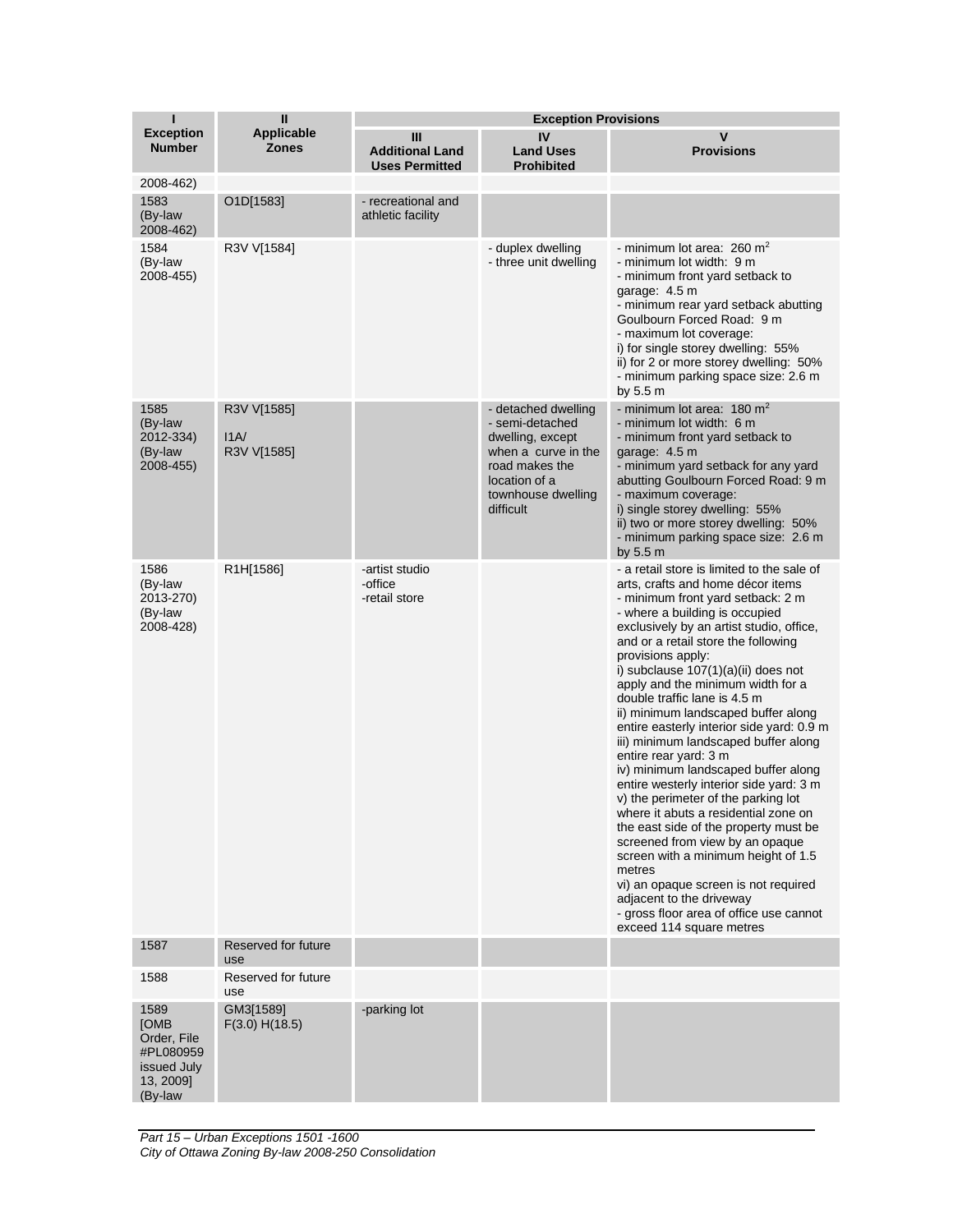|                                                     | $\mathbf{I}$                      | <b>Exception Provisions</b>                          |                                                                                                   |                                                                                                                                                                                                                                                                                                                                                                                                                                                                                                                                                                                                                                                                                                                                                                                                                                                                                                                                                                                                                                                                                                                                                                                                                                                                                                                                                                                                                                                                                                              |
|-----------------------------------------------------|-----------------------------------|------------------------------------------------------|---------------------------------------------------------------------------------------------------|--------------------------------------------------------------------------------------------------------------------------------------------------------------------------------------------------------------------------------------------------------------------------------------------------------------------------------------------------------------------------------------------------------------------------------------------------------------------------------------------------------------------------------------------------------------------------------------------------------------------------------------------------------------------------------------------------------------------------------------------------------------------------------------------------------------------------------------------------------------------------------------------------------------------------------------------------------------------------------------------------------------------------------------------------------------------------------------------------------------------------------------------------------------------------------------------------------------------------------------------------------------------------------------------------------------------------------------------------------------------------------------------------------------------------------------------------------------------------------------------------------------|
| <b>Exception</b><br><b>Number</b>                   | <b>Applicable</b><br><b>Zones</b> | Ш<br><b>Additional Land</b><br><b>Uses Permitted</b> | IV<br><b>Land Uses</b><br><b>Prohibited</b>                                                       | $\mathbf v$<br><b>Provisions</b>                                                                                                                                                                                                                                                                                                                                                                                                                                                                                                                                                                                                                                                                                                                                                                                                                                                                                                                                                                                                                                                                                                                                                                                                                                                                                                                                                                                                                                                                             |
| 2008-434)                                           |                                   |                                                      |                                                                                                   |                                                                                                                                                                                                                                                                                                                                                                                                                                                                                                                                                                                                                                                                                                                                                                                                                                                                                                                                                                                                                                                                                                                                                                                                                                                                                                                                                                                                                                                                                                              |
| 1590<br>(By-law<br>2013-28)<br>(By-law<br>2009-205) | GM[1590]<br>F(3.86)<br>S245       | -school                                              |                                                                                                   | -non-residential uses are only<br>permitted on the ground floor and the<br>total cumulative gross floor area of all<br>non-residential uses cannot exceed<br>$214 \text{ m}^2$<br>-minimum front yard setback: 0.4m<br>minimum number of required parking<br>for a retail store: 0<br>-minimum number of required visitor<br>parking spaces: 4<br>-Notwithstanding clause 106(1)(b), 1<br>of the parking spaces below grade<br>may have a minimum required length<br>of $4.2m$<br>-Notwithstanding clause 107(1)(c) and<br>Table 107(d), the minimum required<br>aisle width may be reduced to:<br>(i) 5.8 metres for a combined distance<br>of 40 metres, which may be broken up<br>into separate lengths throughout the<br>parking garage,<br>(ii) 4.7 metres where abutting the most<br>westerly facing exterior wall of the<br>elevator lobby, and<br>(iii) 5.5 metres along ramps providing<br>access between all levels of the<br>parking garage.<br>-Notwithstanding subsection 106(4),<br>where a parking space is located<br>abutting or near a wall, column or<br>other similar surface that obstructs the<br>opening of the doors of a parked<br>vehicle or limits access to a parking<br>space, the minimum required width of<br>6 such parking spaces may be 2.4<br>metres<br>-minimum width of a landscaped area<br>abutting a street: 0.4 m<br>-maximum permitted building height:<br>as set out in Schedule 245<br>-minimum number of required parking<br>spaces for non-residential uses: 0 |
| 1591<br>(By-law<br>2008-462)                        | I1E[1591]                         |                                                      | - all uses set out in<br>Section 169, with<br>the exception of<br>"day care" and<br>"school" uses |                                                                                                                                                                                                                                                                                                                                                                                                                                                                                                                                                                                                                                                                                                                                                                                                                                                                                                                                                                                                                                                                                                                                                                                                                                                                                                                                                                                                                                                                                                              |
| 1592<br>(By-law<br>2008-451)                        | MD4[1592] S72                     | - temporary parking<br>lot                           |                                                                                                   | - the parking lot is permitted for the<br>temporary period commencing<br>December 10, 2008 and expiring<br>December 9, 2011                                                                                                                                                                                                                                                                                                                                                                                                                                                                                                                                                                                                                                                                                                                                                                                                                                                                                                                                                                                                                                                                                                                                                                                                                                                                                                                                                                                  |
| 1593<br>(By-law<br>2008-463)                        | GM23[1593]<br>H(22)               |                                                      |                                                                                                   | -despite Table 110, the minimum<br>required width of a landscape buffer:<br>(i) adjacent to the westerly lot line is<br>2.8 metres; and<br>(ii) adjacent to the rear lot line is 0.5<br>metres                                                                                                                                                                                                                                                                                                                                                                                                                                                                                                                                                                                                                                                                                                                                                                                                                                                                                                                                                                                                                                                                                                                                                                                                                                                                                                               |
| 1594<br>(By-law<br>2009-18)                         | O1[1594]                          |                                                      |                                                                                                   | - notwithstanding subsection 100(1),<br>any parking space located on 2920<br>Findlay Creek Drive may be shared<br>with the school uses in the abutting<br>1IE zones.                                                                                                                                                                                                                                                                                                                                                                                                                                                                                                                                                                                                                                                                                                                                                                                                                                                                                                                                                                                                                                                                                                                                                                                                                                                                                                                                         |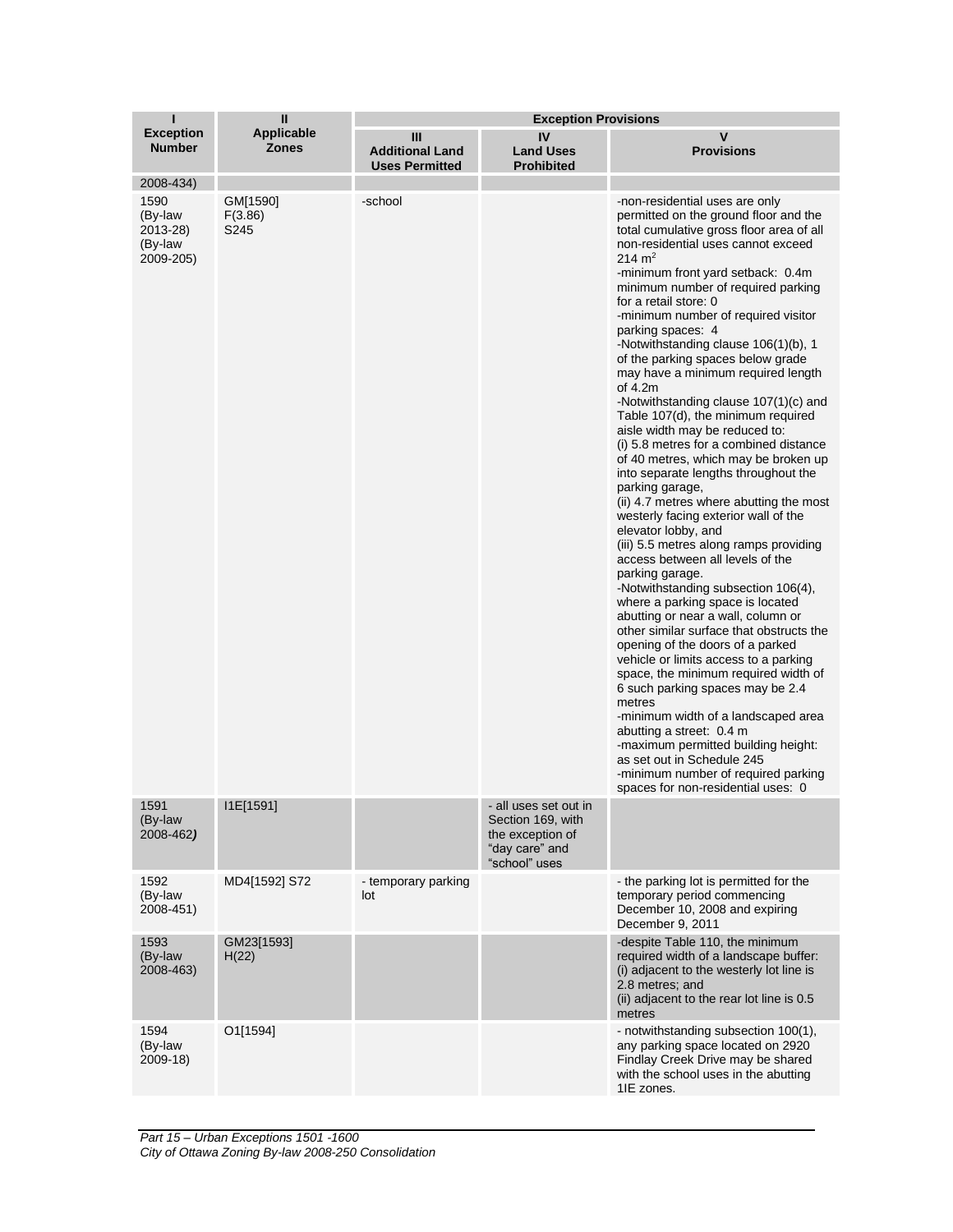| ı                                                                                                                                                                         | Ш                                 | <b>Exception Provisions</b>                                                                                                                                                                                                                                                                                                                                           |                                                                                                                                                   |                                                                                                                                                                                                                                                                                                                                                                                                                                                                                                                                                                                                                                                                                                                           |  |
|---------------------------------------------------------------------------------------------------------------------------------------------------------------------------|-----------------------------------|-----------------------------------------------------------------------------------------------------------------------------------------------------------------------------------------------------------------------------------------------------------------------------------------------------------------------------------------------------------------------|---------------------------------------------------------------------------------------------------------------------------------------------------|---------------------------------------------------------------------------------------------------------------------------------------------------------------------------------------------------------------------------------------------------------------------------------------------------------------------------------------------------------------------------------------------------------------------------------------------------------------------------------------------------------------------------------------------------------------------------------------------------------------------------------------------------------------------------------------------------------------------------|--|
| <b>Exception</b><br><b>Number</b>                                                                                                                                         | <b>Applicable</b><br><b>Zones</b> | Ш<br><b>Additional Land</b><br><b>Uses Permitted</b>                                                                                                                                                                                                                                                                                                                  | IV<br><b>Land Uses</b><br><b>Prohibited</b>                                                                                                       | $\mathsf{V}$<br><b>Provisions</b>                                                                                                                                                                                                                                                                                                                                                                                                                                                                                                                                                                                                                                                                                         |  |
| 1595<br>(By-law<br>$2009-18$                                                                                                                                              | I1B[1595]                         | - funeral home                                                                                                                                                                                                                                                                                                                                                        |                                                                                                                                                   |                                                                                                                                                                                                                                                                                                                                                                                                                                                                                                                                                                                                                                                                                                                           |  |
| 1596                                                                                                                                                                      | Reserved for future<br>use        |                                                                                                                                                                                                                                                                                                                                                                       |                                                                                                                                                   |                                                                                                                                                                                                                                                                                                                                                                                                                                                                                                                                                                                                                                                                                                                           |  |
| 1597<br>(By-law<br>2014-292)<br>(OMB)<br>Order<br>PL090237<br>issued on<br>Sept. 30,<br>2009)                                                                             | GM[1597] F(1.0)<br>H(13.5)        | -automobile service<br>station<br>-gas bar<br>-parking lot                                                                                                                                                                                                                                                                                                            | -restaurant<br>-retail food store<br>-retail store<br>-place of assembly<br>-apartment building,<br>mid rise<br>-apartment<br>dwelling, high rise | A parking lot is permitted on a<br>temporary basis, subject to the<br>following:<br>(a) the applicant will submit an<br>application for Site Plan Control on or<br>before 31 December 2009:<br>(b) the parking lot will be permitted for<br>three (3) years from the date of Site<br>Plan Approval;<br>(c) despite anything to the contrary in<br>By-law No. 2008-250, no landscape<br>buffers are required.                                                                                                                                                                                                                                                                                                              |  |
| 1598<br>(By-law<br>2012-334)                                                                                                                                              | R3Z[1598]                         |                                                                                                                                                                                                                                                                                                                                                                       |                                                                                                                                                   | -maximum distance the front wall of a<br>private garage may extend beyond the<br>building front wall, sidewall, covered<br>porch or veranda is 2.7m closer to the<br>street lot line<br>For townhouse dwelling buildings in a<br>PUD:<br>-minimum setback from a rear lot line<br>to a building sidewall: 1.2m<br>-minimum setback from an interior<br>side lot line to a building sidewall:<br>1.2 <sub>m</sub>                                                                                                                                                                                                                                                                                                          |  |
| 1599                                                                                                                                                                      | R4Z[1599]                         |                                                                                                                                                                                                                                                                                                                                                                       |                                                                                                                                                   | - minimum driveway and aisle width:<br>6.5m<br>-maximum permitted height above<br>finished grade of steps projecting into<br>any required yard: 1.8m<br>-minimum permitted distance between<br>a permitted projection and a lot line:<br>1.0 <sub>m</sub><br>-maximum building height: 13.0m<br>For stacked dwelling buildings in a<br>PUD:<br>-minimum setback from a rear lot line<br>to a building sidewall: 2.5m<br>-minimum setback from an interior<br>side lot line to a building sidewall:<br>2.5m                                                                                                                                                                                                                |  |
| 1600<br>(By-law<br>2015-174)<br>(Subject to<br>By-law<br>2014-292)<br>(By-law<br>2010-182)<br>(OMB<br>Orders, File<br>#PL080590,<br>issued May<br>6 and June<br>29, 2009) | R5B[1600]<br>S242                 | - community centre<br>- community health<br>and resource<br>centre<br>-day care<br>- library<br>- museum<br>- theatre, limited to<br>a concert hall<br>- personal service<br>business limited to<br>barber shop.<br>beauty parlour or<br>dry cleaners<br>distribution station<br>-parking garage<br>- retail food store<br>- retail store limited<br>to a drug store, |                                                                                                                                                   | - personal service business limited to<br>barber shop, beauty parlour or dry<br>cleaners distribution station, retail<br>store limited to a drug store, florist<br>shop, newsstand, retail food store,<br>full service restaurant and take-out<br>restaurant are restricted to the ground<br>floor or basement of an apartment<br>dwelling, mid-high rise or an<br>apartment dwelling, low rise<br>- other uses listed in Column III<br>Additional Land Uses Permitted) are<br>restricted to the basement, ground<br>floor or second floor of an apartment<br>dwelling, mid-high rise or an<br>apartment dwelling, low rise<br>- the minimum rear yard setback is 0.0<br>metres;<br>- no vehicular access or loading from |  |